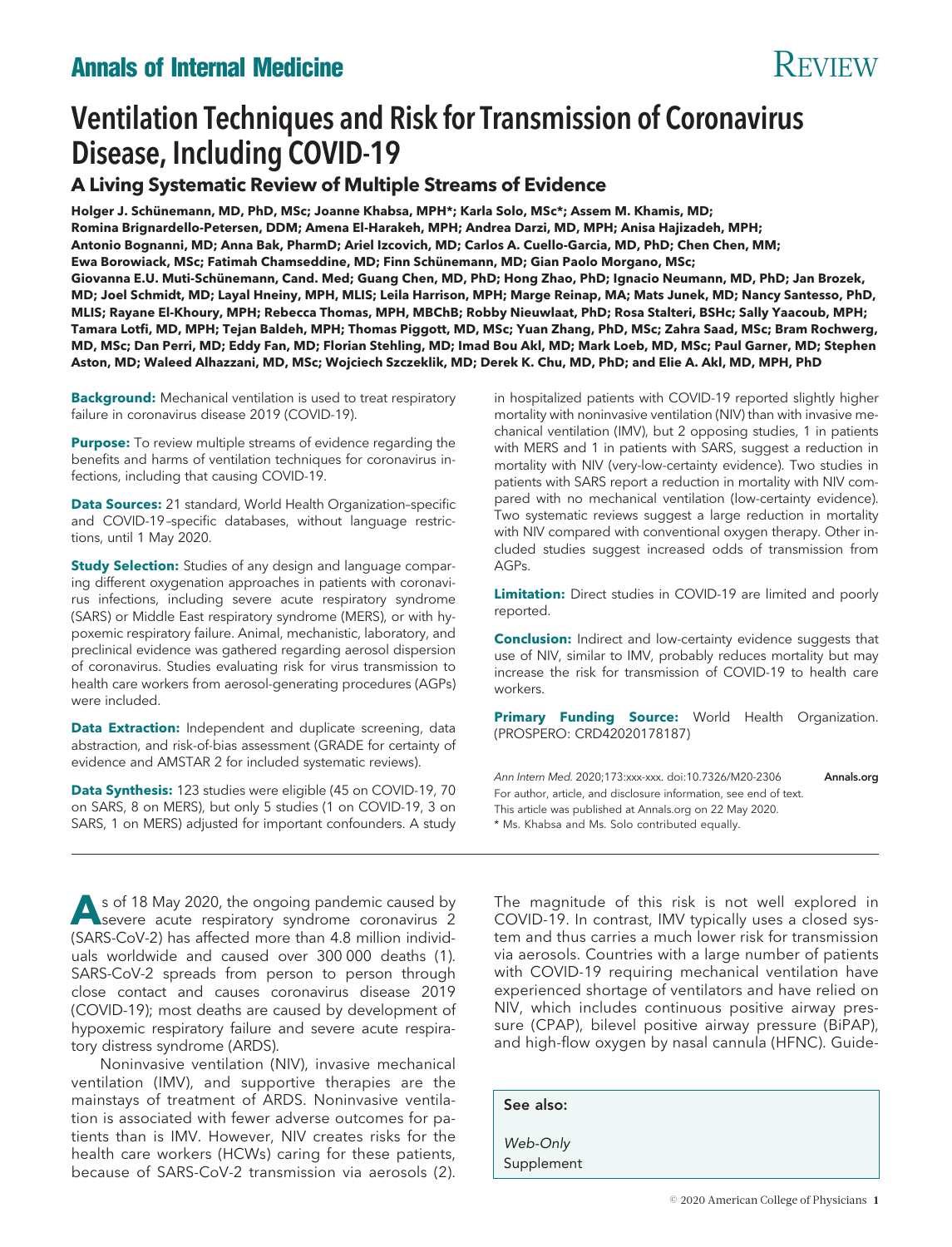lines vary considerably in their recommendations on the role and optimal method of NIV, reflecting differences in assumed effectiveness balanced with the risk for infection to HCWs from aerosols.

Hypoxemic respiratory failure and ARDS are common in COVID-19, but the ideal way of providing ventilation and the effect of NIV on HCWs is uncertain. Although they are different from other causes of ARDS, severe acute respiratory syndrome (caused by SARS-CoV-1) or Middle East respiratory syndrome (caused by MERS-CoV) may resemble ARDS in COVID-19 (3, 4). Thus, evidence from SARS and MERS may be useful to explore the effects of NIV.

Commissioned by the World Health Organization (WHO) to inform their guidance documents, we urgently but systematically reviewed evidence to assess the benefits and harms of alternate noninvasive and invasive ventilation strategies in acute hypoxemic respiratory failure in patients with COVID-19. This included searching for indirect evidence (for example, that related to SARS and MERS) and for evidence on the effect of virus transmission on HCWs.

# **METHODS**

By agreement with WHO on 3 April 2020, we performed an urgent systematic review to compare the effect of different ventilation techniques on important patient outcomes and the risk for transmission for coronavirus disease, including COVID-19. We adhered to Cochrane systematic review methods, rated the certainty of evidence by following the GRADE (Grading of Recommendations Assessment, Development and Evaluation) approach, prospectively registered the review on PROSPERO (registration number CRD42020178187) (Supplement 1, available at Annals.org), and followed PRISMA (Preferred Reporting Items for Systematic reviews and Meta-Analyses) reporting guidelines (5–9). We assembled a large international collaborative team of researchers, frontline and specialist clinicians, epidemiologists, patients, public health experts, and health policy experts with expertise in systematic reviews. The review addresses the following 4 streams of evidence: 1) studies of any design that addressed NIV for individuals with acute hypoxic respiratory failure caused by coronavirus (COVID-19, MERS, SARS); 2) systematic reviews of randomized trials that assessed the efficacy of NIV approaches in patients with hypoxemic respiratory failure not due to coronavirus infection; 3) animal, mechanistic, laboratory, and preclinical evidence regarding aerosol dispersion of coronavirus; and 4) studies in adults evaluating risk for virus transmission to HCWs from aerosolgenerating procedures (AGPs). When possible, results focus on information most relevant to SARS-CoV-2 and COVID-19. Information related to the first stream of evidence will be continually updated and maintained as a living systematic review for at least 1 year.

# **Data Sources and Searches**

Without language restrictions, we searched MEDLINE (by using the OVID platform); PubMed; EMBASE; CI-

NAHL (by using the EBSCO platform); the Cochrane Library; the COVID-19 Open Research Dataset, hosted by Kaggle and created by the Allen Institute and collaborators; the COVID-19 Research Database maintained by the WHO; Epistemonikos (by using its COVID-19 L·OVE [Living Overview of the Evidence] platform); the EPPI Centre's living systematic map of the evidence on COVID-19; ClinicalTrials.gov, the U.S. National Library of Medicine's register of clinical trials; and the WHO International Clinical Trials Registry Platform (Supplement 2, available at Annals.org). We also searched relevant documents on the websites of governmental and other relevant organizations and reference lists of the included papers and relevant systematic reviews. We also hand-searched preprint servers (bioRxiv, medRxiv, and preprints in The Lancet, part of Social Science Research Network First Look). Finally, we searched Chinese databases, including the WHO Chinese database, the China Biomedical Literature Service (SinoMed), the Chinese Scientific Journal Database (VIP), the Wanfang database, and the China National Knowledge Infrastructure (CNKI), until 1 May 2020 (Supplement 2).

The strategies combined Medical Subject Headings and keywords related to COVID-19, NIV, and IMV, as well as studies focusing on laboratory evidence related to virus spread via AGPs for the 4 streams described above. We developed separate search strategies for streams 1 (from 1 January 2002 to 1 May 2020), 2 (from 2017 to 1 May 2020), and 3 (inception to 1 May 2020) with a senior information specialist. We used the original search strategy (from inception to 2010) for stream 4 from a review by the Canadian Agency for Drugs and Technologies in Health (CADTH) (restricted to the MEDLINE and EMBASE databases and SARS-CoV-1, SARS-CoV-2, and MERS-CoV until 1 May 2020) (2).

# **Study Selection**

We included records addressing the following population, interventions, comparisons, outcomes, and study designs.

# *Population*

We sought studies on patients with confirmed or probable COVID-19 infection and hypoxemic respiratory failure. We planned to evaluate different subgroups (Supplement 1), including different age groups and patients with comorbidities.

# *Interventions*

Eligible interventions included NIV, including Bi-PAP, CPAP, and HFNC; IMV via endotracheal tubes or tracheostomy; standard oxygen therapy; or no mechanical ventilation. We determined a priori to evaluate different types of interfaces (helmet, oronasal, or fullface mask).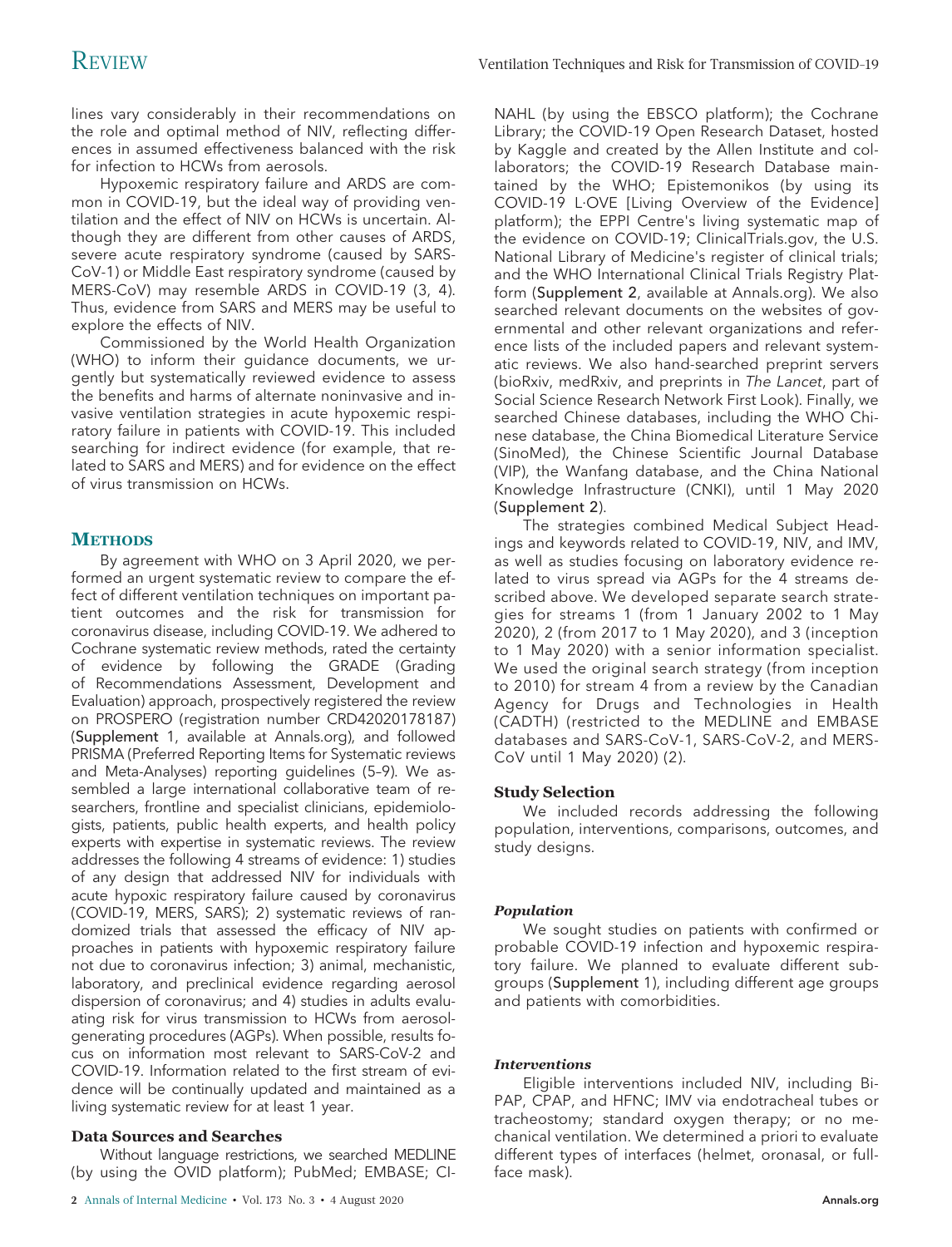# *Outcomes*

Outcomes of interest were death, transmission of COVID-19 to HCWs and other people, length of hospital and intensive care unit stay, complications of therapy, secondary bacterial pneumonia, need for invasive ventilation, need for tracheostomy, time to recovery from COVID-19, aerosol generation and droplet dispersion of live virus at various distances and times, and contextual outcomes (acceptability, feasibility, resources use, effect on equity).

# *Study Designs*

Stream 1 consisted of studies of NIV in people with any acute hypoxic respiratory failure caused by coronavirus (COVID-19, MERS, or SARS). Evidence was prioritized by study design addressing the question of interest as follows: 1) randomized controlled trials (RCTs); 2) nonrandomized comparative studies; 3) noncomparative studies (that is, case series); and 4) qualitative studies (for contextual outcomes). We excluded single case reports.

Stream 2 consisted of systematic reviews published in 2017 or later that synthesized randomized trial evidence from patients with acute hypoxic respiratory failure who were critically ill but had neither suspected or confirmed COVID-19, MERS, or SARS. We included only recent credible systematic reviews (assessed by using AMSTAR 2 [A Measurement Tool to Assess Systematic Reviews 2]) because we intended to focus on up-to-date indirect evidence, and older reviews would not have included the most recent studies. We summarized the results of those reviews that are most credible (moderate- or high-quality rating on AMSTAR 2).

In streams 3 and 4, to identify all evidence about the risk for transmission of SARS-CoV-2 through AGPs, we evaluated additional streams of evidence. In stream 3, we selected controlled studies (animal, human, mechanistic, laboratory, preclinical, and simulation, among others) evaluating aerosol dispersion to inform the evidence about transmission of virus in confirmed cases of COVID-19, MERS, or SARS. We focused on COVID-19 in summarizing evidence, but if that evidence was sparse, we decided a priori to summarize evidence for MERS and SARS. For stream 4, we included all primary studies dealing with SARS, MERS, or COVID-19 published after 22 October 2010 (date of prior search) (2). This update focused on transmission of virus.

For all 4 streams, the reviewers pilot-tested a standardized title and abstract screening form by using the same citations. We then conducted calibration exercises by webinars for each stream. Once the form was calibrated, pairs of reviewers screened in duplicate and independently all titles and abstracts by using the eligibility criteria. Conflicts between reviewers were resolved by consensus or by a senior methodologist (H.J.S., D.C., E.A.A.). Reviewers pilot-tested a full-text screening form and participated in a webinar using the same 5 or more full-text articles. Once the form was calibrated, the pairs of reviewers screened the full texts

independently and in duplicate and resolved any conflicts by discussion, or with the help of a senior methodologist (H.J.S., D.C., E.A.A.). We recorded the primary reason for exclusion at the full-text screening stage.

# **Data Extraction and Risk-of-Bias Assessment**

For each of the 4 streams, we developed a standardized data abstraction form in Microsoft Excel and piloted it as part of calibration exercises with all reviewers. Teams of 2 reviewers extracted data in duplicate and independently; all extracted data were verified by 2 biostatisticians (A.K. and R.B.) and a senior reviewer (H.J.S., D.C., or E.A.A.). We extracted data on the following variables: study identifier; study design; setting; population, intervention, and comparator characteristics; outcomes (quantitative, if possible); source of funding and reported conflicts of interest; ethical approval; and study limitations or other important comments.

Two experienced reviewers performed the risk-ofbias assessment, and a senior methodologist (H.J.S. or E.A.A.) verified all assessments. We used the Newcastle-Ottawa Scale for nonrandomized studies (10, 11) and Cochrane Risk of Bias tool, version 2.0, for randomized trials (12). We assessed systematic reviews by using the AMSTAR 2 tool (13). We did not assess the risk of bias for studies identified in stream 3.

# **Data Synthesis and Analysis**

We synthesized the data in both narrative and tabular formats. One reviewer (H.J.S.) graded the certainty of the evidence by using the GRADE approach, and 2 senior reviewers (R.B. and E.A.A.) verified all assessments. When applicable, we followed published guidance for rating the certainty in evidence in the absence of a single estimate of effect (14, 15). We used the GRADEpro [\(www.gradepro.org\)](http://www.gradepro.org) app to rate the evidence and present it in GRADE evidence profiles and summary of findings tables (16, 17) using standardized terminology (18, 19).

For quantitative analyses, we only included comparative studies—those that allowed a comparison of at least 2 interventions on an outcome of interest—in our synthesis. Although we planned meta-analyses, most studies provided unadjusted data or data that could not be combined in a meta-analysis. We therefore did not perform a meta-analysis and present raw numbers. We present adjusted odds ratios (ORs) when studies reported them, using RevMan (Cochrane).

### **Living Review and Literature Surveillance**

We plan weekly literature surveillance through May 2021 for studies related to stream 1. This surveillance and updating will focus on studies in patients with COVID-19. We will use the search strategy for stream 1 (Supplement 1) and the selection, data abstraction, and quality and certainty assessment methods described above. We plan monthly updates or alerts that present search findings and describe new evidence. If substantive new literature emerges that changes our overall conclusions, changes the certainty of evidence (20),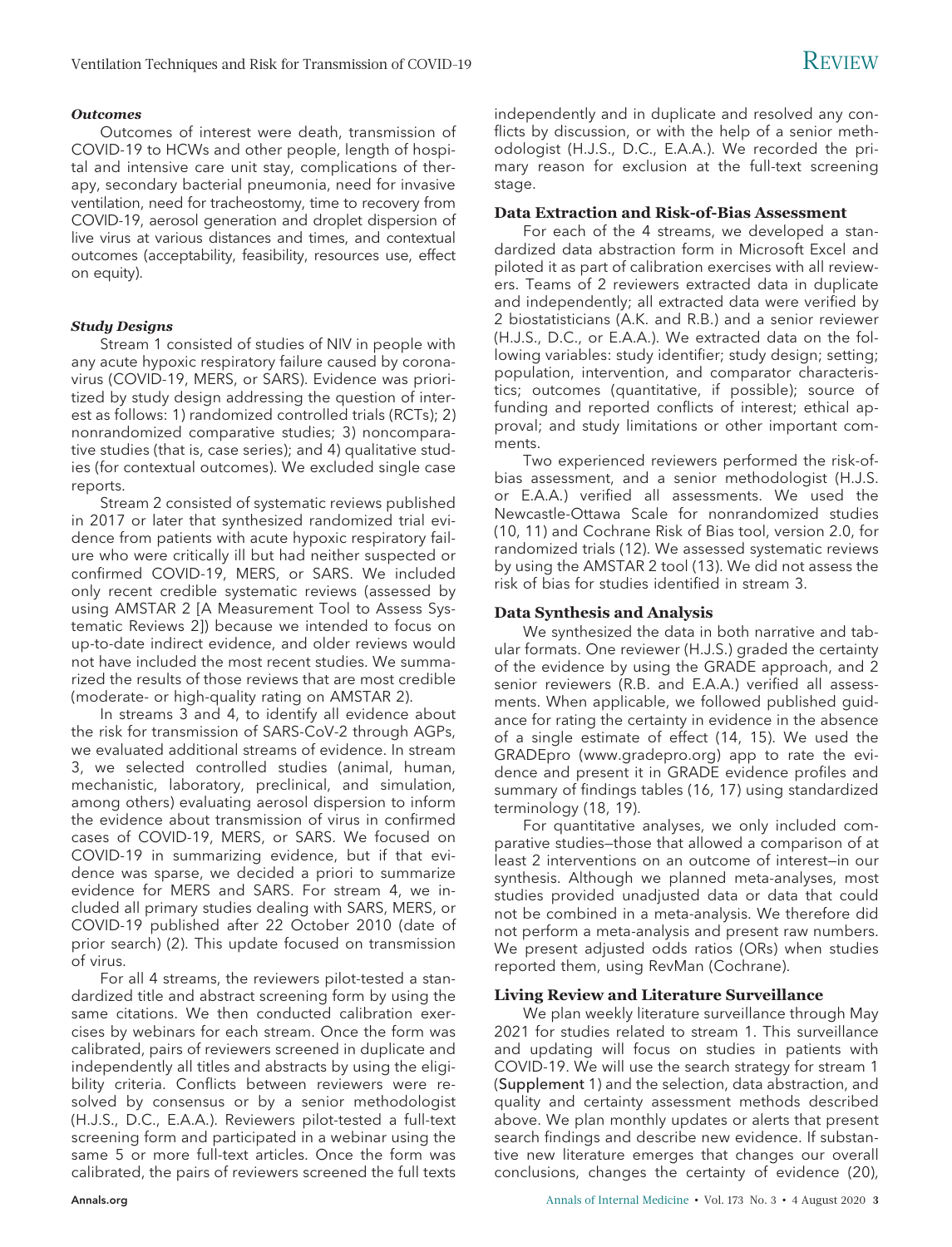### *Figure 1.* Mortality with NIV versus IMV.



Three studies (21, 29, 31) comparing NIV with IMV suggested both an increase and a reduction in mortality. COVID-19 = coronavirus disease 2019; IMV = invasive mechanical ventilation; IV = inverse variance; MERS = Middle East respiratory syndrome; NIV = noninvasive ventilation; SARS = severe acute respiratory syndrome.

provides data on additional outcomes, or provides data that would be appropriate for meta-analysis with other studies, we plan submission of an updated manuscript.

### **Role of the Funding Source**

This systematic review was commissioned by the WHO on 3 April 2020. The WHO helped define the scope of the question but otherwise had no role in study design, data collection, data analysis, data interpretation, or writing of the report or the decision to submit it for publication.

### **RESULTS**

# **Stream 1: Systematic Review of Ventilation Strategies in Patients With Hypoxemic Respiratory Failure Due to Coronavirus Infection**

Among 38 942 records, 123 studies were eligible (45 on COVID-19, 70 on SARS, 8 on MERS) in stream 1. Supplement 3 (available at Annals.org) shows the PRISMA flow diagram. Of these, 121 studies did not provide adequate data for extraction—for example, because outcome data could not be attributed to a specific treatment group. Supplement 4 (available at Annals.org) shows a description of these studies. Of the remaining 28 studies (11 on COVID-19, 15 on SARS, 2 on MERS) that had data for extraction (12, 21-47), 18 included NIV as a treatment of choice (Supplement 5, available at Annals.org). Only 5 studies (including 1 very small RCT) provided results that we judged as adequately adjusted for important confounders, such as comorbidities or severity of hypoxemia (3 on SARS, 1 on COVID-19, and 1 on MERS) (12, 21, 29, 31, 32). We considered the remaining 23 unadjusted studies as providing results at high risk of bias. This included the 10 studies in patients with COVID-19 that reported unadjusted results.

We judged the risk of bias (Supplement 4 and Supplement 5) as low for the cohort designs on the basis of the Newcastle-Ottawa Scale, but in our GRADE assessment, we accounted for the risks of selection and confounding bias due to the nonrandomized design, and we noted some concerns for the RCT. We judged the 23 unadjusted studies, including all COVID-19 studies, to be at moderate to high risk of bias because any estimate of effect will be subject to strong confounding and selection bias. Furthermore, we identified studies for which there was no clear comparison, mostly defined as case series or case reports, which were generally at high risk of bias (Supplement 5).

Supplement 6 (available at Annals.org) shows the results of the studies with extractable data. Five studies reported adjusted results, one of them in patients with COVID-19. In these latter studies, 3 studies compared NIV with IMV and 2 studies compared NIV with no mechanical ventilation. The respective results from the former 3 studies (Figure 1) differ and suggest an imprecise increase in mortality in NIV compared with IMV in 1 study (COVID-19: hazard ratio, 1.61 [95% CI, 0.84 to 3.09]) and a reduction in mortality in 2 studies (MERS and SARS: OR, 0.61 [CI, 0.23 to 1.6] and 0.24 [CI, 0.10 to 0.72], respectively) (very low certainty of the evidence secondary to the nonrandomized study designs and concerns about inconsistency) (21, 29, 31). We were unable to perform a meta-analysis because of differences in how authors reported the effect estimates. For NIV compared with no mechanical ventilation, the RCT (32) suggested a reduction in mortality, but there were only 3 events in 60 patients in total, causing imprecision, and the nonrandomized study by Xu and colleagues (12) also showed a reduction in mortality (OR, 0.21 [CI, 0.09 to 0.47]; low certainty, owing to very serious imprecision of the RCT and the nonrandomized study design of the other study) (Figure 2).

The 10 additional studies in COVID-19 presented only unadjusted results. In the only study from Italy, Duca and associates (25) reported a higher death rate in patients receiving helmet CPAP or other NIV compared with IMV. For the 3 studies from China, Liao and coworkers (28) reported rates of recovery greater than 40% after 28 days of follow-up in patients who received NIV, HFNC, and conventional oxygen therapy. Wang and colleagues (29) found low rates of the need for IMV in patients receiving NIV or HFNC. Mortality was greater than 60% in the NIV group and was 100% in the IMV group in the study by Wu and associates (30). We did not calculate effect estimates for these latter studies, given the high risk for confounding and selection bias as well as other potential biases in these studies. We found only 1 study on contextual factors, which re-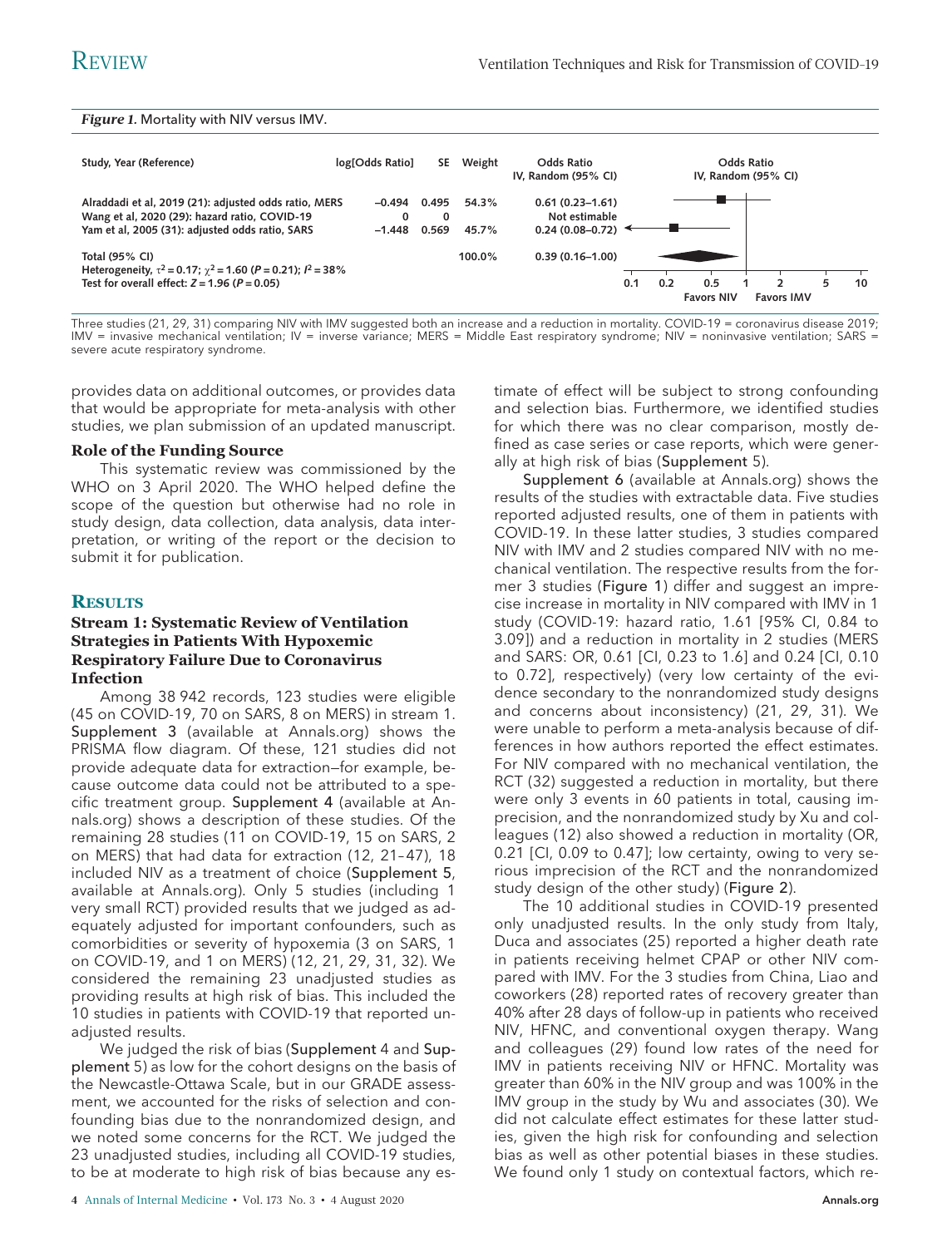ported a 2.5-fold higher cost for patients with SARS treated with mechanical versus no mechanical ventilation from 2004. We found no studies that provided information on any of the contextual factors for decision making about NIV in COVID-19.

# **Stream 2: Overview of Systematic Reviews of Randomized Trials That Assessed the Efficacy of NIV Approaches in Patients With Hypoxemic Respiratory Failure Not Due to Coronavirus Infection**

We identified 12 systematic reviews of indirect study populations that were judged to be credible on the basis of assessment with the AMSTAR 2 instrument (rating of moderate or high quality). Supplement 7 (available at Annals.org) provides the full ratings, and Supplement 3 shows the PRISMA flow chart. Consultation with our 7 content experts who are involved in care of patients with hypoxemic respiratory failure, including those with COVID-19, identified no additional systematic review that would have superseded the identified reviews, but 5 of these reviews included study populations that we judged as too indirect on final review (48 – 52)—for example, because they were studies in postsurgery patients or those with cardiogenic pulmonary edema only (Supplement 7). We found no systematic review comparing IMV with NIV. We found no studies allowing us to draw conclusions about the indirect comparative efficacy of CPAP or BiPAP in COVID-19.

Two systematic reviews (53, 54) concluded that RCTs suggest a large reduction in mortality of NIV compared with conventional oxygen therapy for acute hypoxemic respiratory failure (Supplement 7). We included 4 systematic reviews of RCTs that compared HFNC, which is considered an NIV strategy by many content experts, with conventional oxygen therapy for adults (55–58) and 1 in children (59). The results overall suggested no reduction in mortality but a reduction in the need for IMV with the administration of HFNC. Compared with other NIV, 2 of the reviews of RCTs in adults (56, 57) suggested that HFNC had no effect on mortality or escalation of ventilatory support, including the need for intubation. The RCTs included in 1 review suggested that helmets are at least as efficacious as the use of facemasks in NIV (53). In children, the risk for treatment failure and mortality appeared to be increased with HFNC compared with CPAP (59) (Supplement 7).

# **Stream 3: Systematic Review of Mechanistic, Animal, Human, Foundational Science, Preclinical, and Other Studies Describing the Risk for Transmission From AGPs**

To determine the risk for transmission of COVID-19, we conducted a systematic review of mechanistic, animal, human, preclinical, laboratory, and other studies and identified 25 102 citations; Supplement 3 shows the PRISMA flow chart for the included studies. We included 6 studies assessing the presence or transmission of the 3 coronaviruses in different environments: MERS-CoV (2 studies) (60, 61), SARS-CoV (1 study) (62), and SARS-CoV-2/COVID-19 (3 studies) (63– 65). Wan and colleagues (62) studied droplet distribution of SARS-CoV when patients with SARS used a humidifier or a large-volume nebulizer and found that none of the air samples had SARS-CoV–specific DNA products. One study found that SARS-CoV-2 persisted up to 16 hours in airborne form (64), and another reported a higher rate of SARS-CoV-2 detection in the intensive care setting where patients were ventilated (67% of air outlet swab samples and 44% of swab surface samples) (65). Adhikari and coworkers (60) modeled the transmission of MERS-CoV to HCWs visiting an index patient, other patients sharing the same room, and family visitors. The risk was highest among HCWs and mostly depended on the concentration of MERS-CoV in the saliva. Pyankov and associates (61) used a virus-containing suspension aerosolized to an experimental aerosol chamber to compare, under controlled laboratory conditions, particle size and viable concentration of MERS-CoV in 2 different environments. They found higher evaporation and lower survival under hot and dry climatic conditions. Similarly, Bae and colleagues (63) found that coughing induces dissemination of SARS-CoV-2 and masks did not prevent colonization at a distance of 20 cm.

# **Stream 4: Update of Systematic Reviews of Human Studies Evaluating the Effect of AGPs**

In 2011, CADTH produced a rapid response report that systematically reviewed the risk for transmission of acute respiratory infection to HCWs exposed to pa-



One RCT (32) suggests a reduction in mortality, but there were only 3 events in 60 patients in total, causing imprecision. The nonrandomized study by Xu and colleagues (12) showed a reduction in mortality. IV = inverse variance; MERS = Middle East respiratory syndrome; MV = mechanical ventilation; NIV = noninvasive ventilation; NRS = nonrandomized study; RCT = randomized controlled trial; SARS = severe acute respiratory syndrome.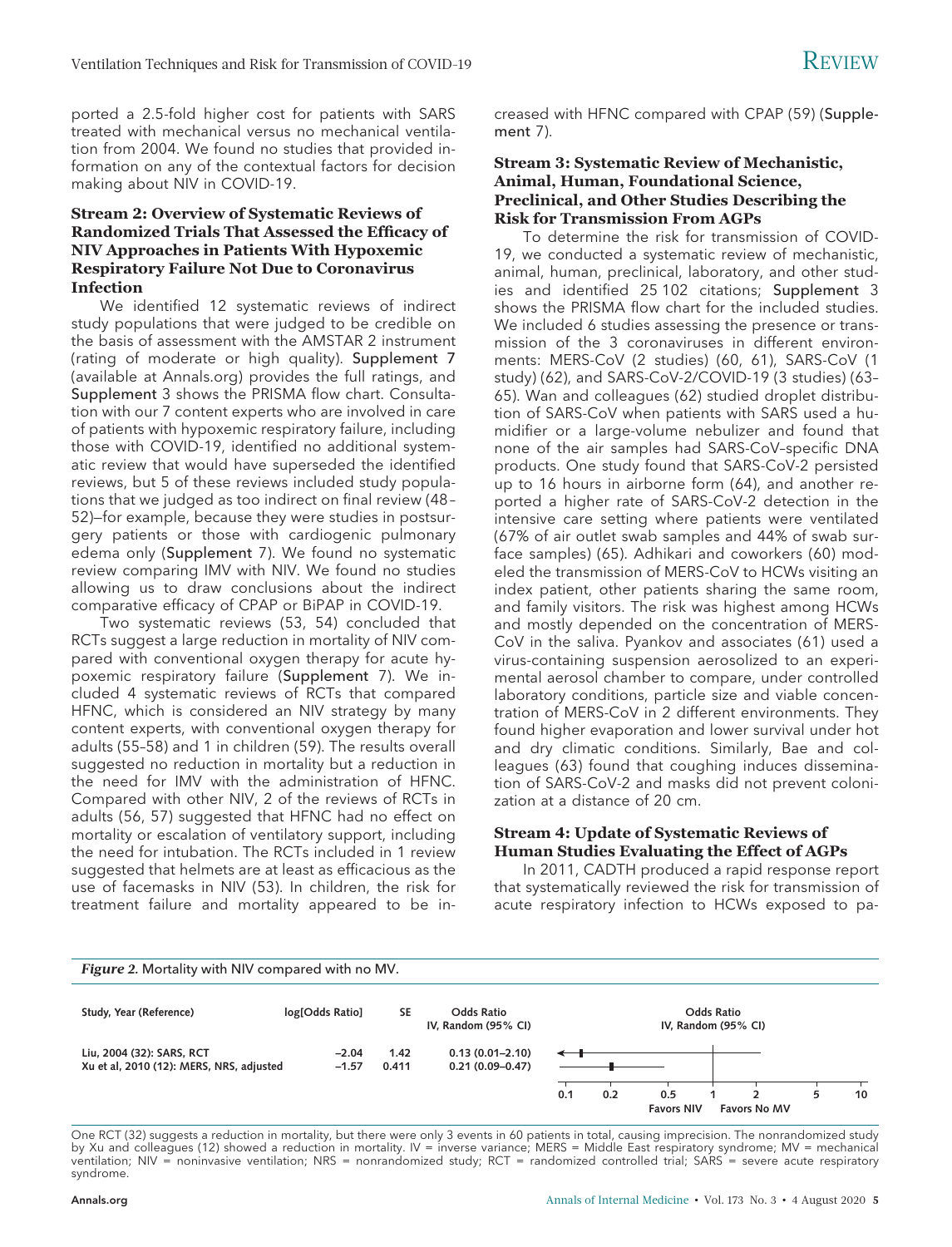tients undergoing AGPs (2). The review included 5 case– control studies and 5 cohort studies evaluating the risk for SARS transmission to HCWs during AGPs (Supplements 8, 9, and 10, available at Annals.org). Only 4 of these studies provided adjusted effect estimates. The studies found large increases in the odds of SARS-CoV infection among HCWs performing or being present during tracheal intubation, or in HCWs performing chest compressions (66 – 69). Unadjusted studies reported an increased risk for transmission with tracheal intubation, NIV, manipulation of a BiPAP mask, and manual ventilation before intubation. Other AGPs were not associated with transmission in that report: endotracheal aspiration, suction of body fluids, bronchoscopy, nebulizer treatment, administration of oxygen, high-flow oxygen, defibrillation, insertion of nasogastric tube, and collection of sputum (Supplement 11, available at Annals.org).

Our update of this review identified 15 new studies (6 on COVID-19 and 9 on MERS), but these studies had high risk of bias (Supplement 12 and 13, available at Annals.org; Supplement 3 shows the PRISMA flow diagram). Most studies used real-time polymerase chain reaction to ascertain presence of virus. Three studies found no cases of transmission to HCWs in the following AGPs: bronchoscope-guided endotracheal intubation through nasal insertion (70); tracheostomy (71); endotracheal intubation, extubation, or NIV; and exposure to aerosols in an open circuit (72). Two additional studies reported no important association between the proportions of HCWs contracting acute respiratory illness in high-risk exposure versus other exposure in COVID-19 (73, 74), but another found that being present during or assisting with AGPs (nebulizer treatment or BiPAP) was more common among HCWs with COVID-19 (75). One study found an 11% infection rate among anesthetists who had direct contact with patients with COVID-19 who received oxygen via nasal cannula (76). Hall and colleagues (77) reported no infection among HCWs reporting contact with patients with MERS-CoV, although a proportion of them had been present during AGPs (airway suction, nebulizer treatment, sputum induction, bronchoscopy, and intubation). Alraddadi and associates (78) reported different rates of infection among HCWs in direct contact with patients and among those performing AGPs, and 2 case reports (79, 80) described infection with MERS-CoV after being present at cardiac resuscitations and having face-toface contact with a febrile HCW. However, these findings need to be interpreted with great caution, owing to a probable confounding effect of personal protective equipment (PPE) use and variable methods and reporting (81– 84).

# **DISCUSSION**

This systematic review evaluating different ventilation strategies identified 28 original comparative studies in patients with SARS, MERS, and COVID-19. Although an additional 34 studies in patients with COVID-19 were found, their methods and reporting were too poor for us to synthesize data appropriately. Together, the indirect evidence, including 7 systematic reviews in other populations, suggests that NIV may reduce mortality or need for IMV, with similar effects to IMV. However, the use of NIV and the choice of the ventilation strategy must be balanced against the potentially increased risk for infection of HCWs resulting from these AGPs. One study in patients with COVID-19 that used CPAP with helmets, and RCTs included in 1 systematic review, suggested that helmets are at least as efficacious as masks in NIV (25, 54, 85), and they have been used in children (86). Very limited evidence suggests that helmets may reduce the risk for transmission. Two additional comprehensive searches identified evidence that suggests a risk for infection for HCWs with COVID-19, SARS, and MERS (2). Tables 1 and 2 provide GRADE evidence profiles for 2 key comparisons (NIV versus IMV and NIV versus no mechanical ventilation), synthesizing the evidence and rating the certainty across the different streams for the most direct evidence (COVID-19, SARS, and MERS). Overall, the certainty of evidence is very low to low based on the observational design, which raises concerns about risk of bias. We did not rate down the evidence from patients with SARS or MERS for indirectness, because these diseases are caused by viruses belonging to the same family and subtype as SARS-CoV-2.

We are not aware of systematic reviews on the best NIV strategies in patients with COVID-19 who have acute hypoxemic respiratory failure. The adherence to full systematic review methods, inclusion of all languages, use of the GRADE approach (7), consideration of indirect evidence, and use of different streams of evidence are strengths of our urgent review. We also retrieved a total of 660 guidelines, of which 9 focused on COVID-19 (Table 3) (88 –96). Of note, HFNC is not recommended by NHS England, although it is recommended by the other guideline bodies. Besides the Australian and New Zealand Guideline bodies and the American Association for Respiratory Care, most guideline bodies recommend CPAP conditionally in selected patients.

Our study has limitations. The included original studies had poor reporting quality and were mostly observational, with inappropriate control for confounding or selection bias or with only single arms. The sole adjusted study of NIV in patients with COVID-19 was imprecise and included an inappropriately large number of variables in the regression model to produce reliable results. Furthermore, studies had mixed approaches to using NIV. In some, IMV was unavailable, and in others, IMV was used when NIV failed, which can introduce severe selection bias. Although we identified many studies in COVID-19, the most robust studies were in patients with MERS or SARS.

In stream 3, the 6 identified mechanistic and laboratory studies of the risk for transmission from AGPs did not allow quantitative risk estimates. In stream 4, we noted, similarly to the CADTH review (2), a risk of bias related to confounding due to use of PPE, which investigators often did not adjust for (74, 79, 97, 98).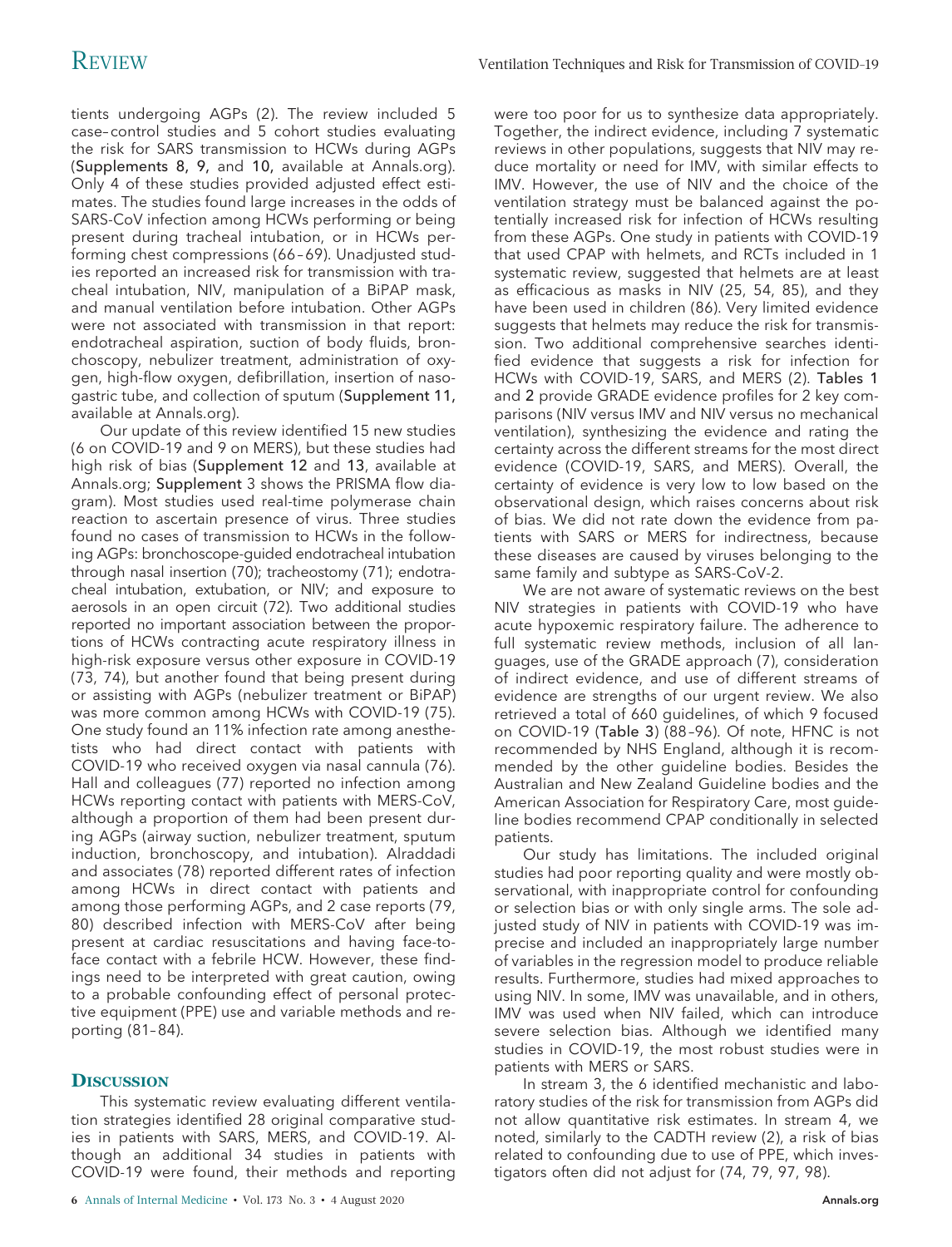Ventilation Techniques and Risk for Transmission of COVID-19  $R$ EVIEW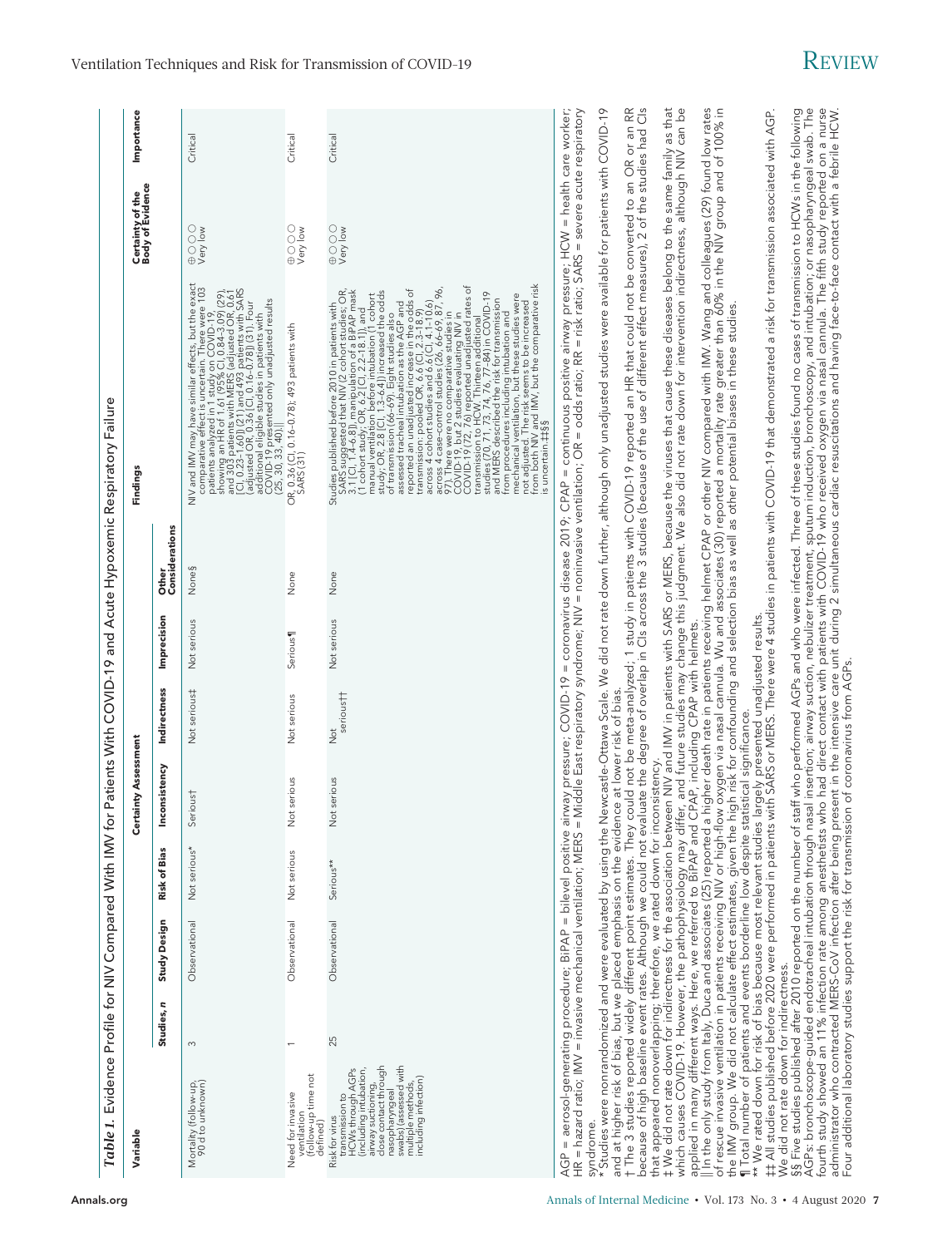| Table 2. Evidence Profile for NIV Compared With No M                                                                                                  |                      |                     |                 |                              |                     |              |                         | echanical Ventilation for Patients With COVID-19 and Acute Hypoxemic Respiratory Failure                                                                                                                                                                                                                                                                                                                                                                                                                                                                                                                                                                                                                                                                                                                                                                                                                                                        |                                            |            |
|-------------------------------------------------------------------------------------------------------------------------------------------------------|----------------------|---------------------|-----------------|------------------------------|---------------------|--------------|-------------------------|-------------------------------------------------------------------------------------------------------------------------------------------------------------------------------------------------------------------------------------------------------------------------------------------------------------------------------------------------------------------------------------------------------------------------------------------------------------------------------------------------------------------------------------------------------------------------------------------------------------------------------------------------------------------------------------------------------------------------------------------------------------------------------------------------------------------------------------------------------------------------------------------------------------------------------------------------|--------------------------------------------|------------|
| Variable                                                                                                                                              |                      |                     |                 | <b>Certainty Assessment</b>  |                     |              |                         | Findings                                                                                                                                                                                                                                                                                                                                                                                                                                                                                                                                                                                                                                                                                                                                                                                                                                                                                                                                        | Certainty                                  | Importance |
|                                                                                                                                                       | Studies, n           | <b>Study Design</b> | Bias<br>Risk of | Inconsistency                | <b>Indirectness</b> | Imprecision  | Considerations<br>Other |                                                                                                                                                                                                                                                                                                                                                                                                                                                                                                                                                                                                                                                                                                                                                                                                                                                                                                                                                 |                                            |            |
| Mortality (follow-up, 90 d<br>to unknown for 1<br>study)                                                                                              | $\stackrel{*}{\sim}$ | Observational       | Not serious†    | Not serious                  | Not serious*        | Not serious‡ | None§                   | NIV may reduce the risk for death<br>study with 127 patients, with an<br>compared with no mechanical<br>in 60 patients, with 3 events in<br>mechanical ventilation group<br>and 0 events in 30 patients in<br>studies in 187 patients (1 RCT<br>the NIV group) (32); 1 cohort<br>ventilation. There were 2<br>30 patients in the no<br>OR of 0.21 (95% CI,<br>$0.09 - 0.47$ (12)                                                                                                                                                                                                                                                                                                                                                                                                                                                                                                                                                                | $\circ$<br>$\overline{O} \oplus$<br>$\leq$ | Critical   |
| to HCWs through AGPs<br>airway suctioning, close<br>nasopharyngeal swabs)<br>Risk for virus transmission<br>(including intubation)<br>contact through | ◡                    | Observational       | Not serious     | Not serious                  | Not serious*        | Not serious  | None§                   | (66-69). Two studies evaluating<br>increased odds of transmission<br>intubation (1 cohort study; OR,<br>reported cases of transmission<br>HCWs. In SARS and MERS, NIV<br>(2 cohort studies; OR, 3.1 [Cl,<br>2.8 [Cl, 1.3-6.4]) also showed<br>transmission of COVID-19 to<br>BiPAP mask (1 cohort study;<br>1.4-6.8]), manipulation of a<br>NIV may increase the risk for<br>OR, 6.2 [CI, 2.2-18.1]) and<br>manual ventilation before<br>NIV in COVID-19 (72, 75)<br>to HCWs.¶                                                                                                                                                                                                                                                                                                                                                                                                                                                                  | $\bigcirc$<br>Low                          | Critical   |
| evidence yet that NIV would have different effects on COVID-19                                                                                        |                      |                     |                 | compared with SARS and MERS. |                     |              |                         | t One study was an RCT (at some risk of bias due to imbalances in baseline characteristics) and 1 was a nonrandomized study, evaluated by using the Newcastle-Ottawa Scale without major<br>concern for risk of bias. We did not<br>t There was 1 RCT and 1 cohort study. The RCT had only 3 events in 60 patients. We did not rate down for imprecision, but noted that a total of 187 patients will lead to somewhat imprecise<br>estimates. There also is evidence<br>AGP = aerosol-generating procedure; BiPAP = bilevel positive airway pressure; COVID-19 = coronavirus disease 2019; CPAP = continuous positive airway pressure; HCW = health care worker;<br>MERS = Middle East respiratory syndro<br>differ, and future studies may change this judgment. We also did not rate down for intervention indirectness, although NIV can be applied in many different ways. Here we referred to BIPAP and<br>CPAP, including CPAP with helm |                                            |            |
| the variability of the effect is beyond a threshold of concern that                                                                                   |                      |                     |                 |                              |                     |              |                         | threshold set by decision makers or guideline development groups.<br>¶ Four additional studies published after 2010 reported on the number of staff who performed AGPs and who became infected. Three of these studies found no c<br>Studies reported differences in the risk for transmission, but owing to poor reporting, we could not identify reasons for differences in transmission. We did not rate down for inconsistency because<br>he variability of the ef                                                                                                                                                                                                                                                                                                                                                                                                                                                                          |                                            |            |

with the following AGPs: bronchoscope-guided endotracheal intubation through nasal insertion; airway suction, nebulizer treatment, sputum induction, bronchoscopy, and intubation; or nasopharyngeal swab (73, 74, 77). The fourth study showed an 11% infection rate among anesthetists who had direct contact with patients with COVID-19 who received oxygen via nasal cannula (62).

Yet, 6 additional laboratory studies support the risk for transmission of coronavirus from AGPs (60 – 65).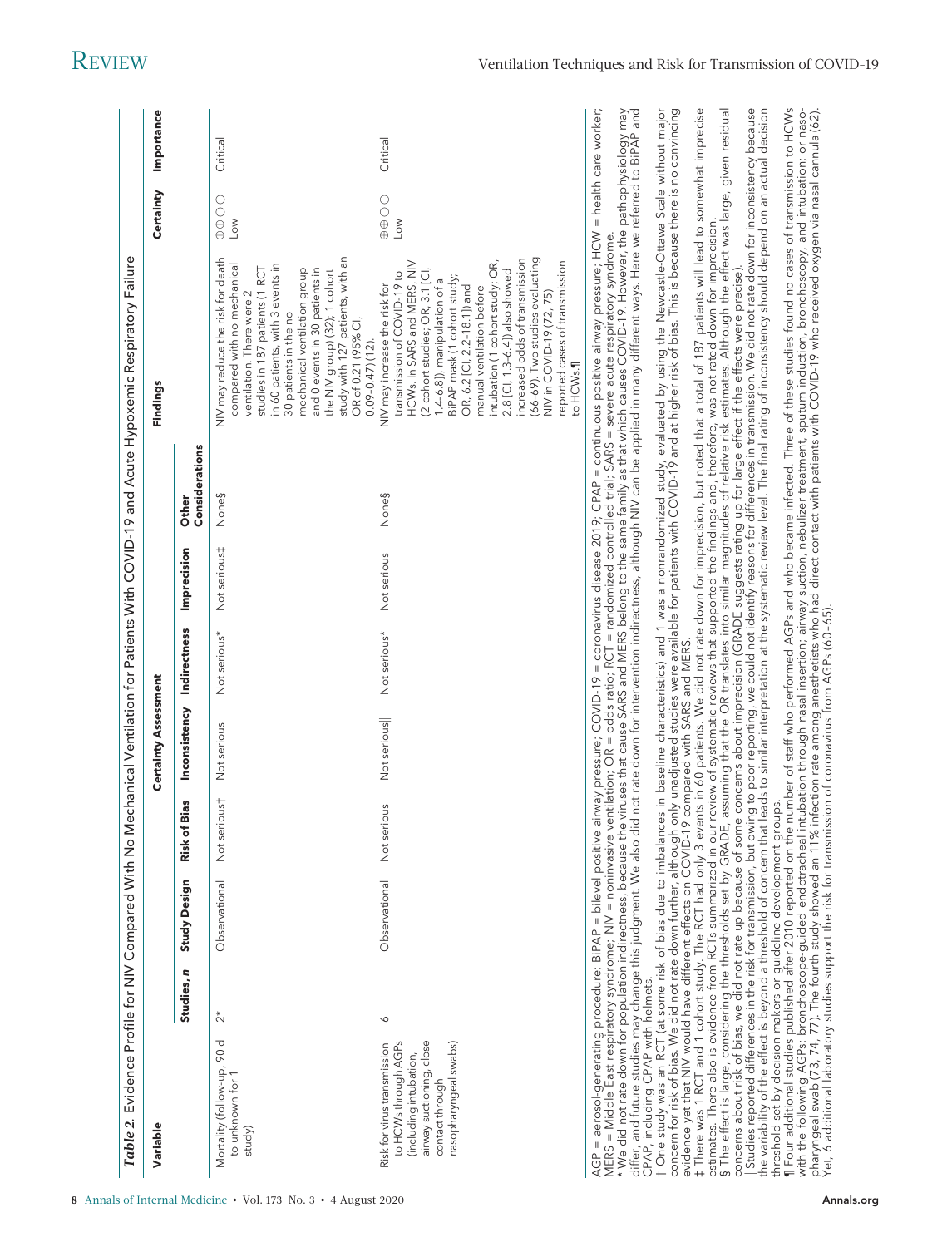| Table 3. Recommendations From Various Organizations                                                                                                                                                                                                                                                                                                                                                                   |                                                                                                                                                      |                                 | Regarding NIV              |                                                                                                                                                                                                                                                 |                                                                                                                                         |                                                                                                                                                                                                                                        |                                                                                                                                  |
|-----------------------------------------------------------------------------------------------------------------------------------------------------------------------------------------------------------------------------------------------------------------------------------------------------------------------------------------------------------------------------------------------------------------------|------------------------------------------------------------------------------------------------------------------------------------------------------|---------------------------------|----------------------------|-------------------------------------------------------------------------------------------------------------------------------------------------------------------------------------------------------------------------------------------------|-----------------------------------------------------------------------------------------------------------------------------------------|----------------------------------------------------------------------------------------------------------------------------------------------------------------------------------------------------------------------------------------|----------------------------------------------------------------------------------------------------------------------------------|
| Organization (Reference)                                                                                                                                                                                                                                                                                                                                                                                              | Document                                                                                                                                             | Countr                          | Date                       | HFNC Recommended?                                                                                                                                                                                                                               | BiPAP Recommended?                                                                                                                      | <b>CPAP Recommended?</b>                                                                                                                                                                                                               | Risk to Staff                                                                                                                    |
| document-SARS-COVID19.pdf<br>www.aarc.org/wp-content/<br>uploads/2020/03/guidance-<br>American Association for<br>Respiratory Care (96):                                                                                                                                                                                                                                                                              | Guidance Document: SARS<br>CoV-2                                                                                                                     | States<br>United                | 2020                       | Yes; HFNC over NIPPV in<br>despite conventional<br>respiratory failure<br>acute hypoxemic<br>oxygen                                                                                                                                             | No comment                                                                                                                              | No–not recommended owing to<br>high failure rate; can be used<br>with close monitoring if HFNC<br>not available                                                                                                                        | No comment                                                                                                                       |
| www.anzics.com.au/coronavirus<br>Australian and New Zealand<br>Intensive Care Society<br>$(ANZICS)(91)$ :<br>guidelines/                                                                                                                                                                                                                                                                                              | ANZICS COVID-19<br>Guidelines: Version 1                                                                                                             | New Zealand<br>and<br>Australia | 16 March 2020              | Yes, recommended where<br>staff have airborne PPE<br>negative pressure room<br>for hypoxia and                                                                                                                                                  | No-NIV not recommended unless<br>atypical presentation, such as<br>COPD, and staff have airborne<br>PPE and a negative pressure<br>room | No-NIV not recommended unless<br>atypical presentation, such as<br>COPD, and staff have airborne<br>PPE and a negative pressure<br>room                                                                                                | High risk for aerosolization<br>with NIV; recommends<br>airborne PPE and a<br>negative pressure room                             |
| Critical Care Medicine 2020 (88):<br>European Society of Intensive Care<br>Medicine and the Society of<br>SurvivingSepsisCampaign/<br>Guideline <i>s/</i> COVID-19<br>www.sccm.org/                                                                                                                                                                                                                                   | Surviving Sepsis Campaign:<br>Guidelines on the<br>Management of Critically<br>Coronavirus Disease<br>2019 (COVID-19)<br>III Adults With             | ional<br>Internat               | 28 March 2019              | Yes, recommended over<br>conventional oxygen<br>and NIPPV, for<br>conventional oxygen<br>hypoxemia despite<br>therapy                                                                                                                           | helmet CPAP; close monitoring<br>Selected patients, for a trial of<br>NIPPV if HFNC not available;<br>uncertain of the evidence for     | helmet CPAP; close monitoring<br>Selected patients, for a trial of<br>NIPPV if HFNC unavailable;<br>uncertain of the evidence for                                                                                                      | Suggests fitted respirator<br>masks and negative<br>pressure rooms                                                               |
| 19. org/critical-care-preparation<br>and-management-in-the-covid-<br>https://icmanaesthesiacovid-<br>ICM Anaesthesia (89)<br>19-pandemic                                                                                                                                                                                                                                                                              | and Management in the<br>COVID-19 Pandemic<br>Critical Care Preparation                                                                              | Kingdom<br>United               | 17 March 2020              | conventional oxygen<br>therapy, and the risk for<br>No-should be avoided;<br>environmental viral<br>no survival benefit<br>compared with<br>contamination                                                                                       | No comment                                                                                                                              | Use for short periods, with a<br>well-fitting mask; may be a<br>bridge to IMV or the ceiling of<br>care                                                                                                                                | Risk for aerosolization with<br>D<br>N<br>H<br>E                                                                                 |
| Jin et al, Military Medical Research (93):<br>mmrjournal.biomedcentral.com/<br>track/pdf/10.1186/s40779-020-<br>https://<br>$0233-6$                                                                                                                                                                                                                                                                                  | Coronavirus (2019-nCoV)<br>for the Diagnosis and<br>Treatment of 2019 Novel<br>A Rapid Advice Guideline<br>Infected Pneumonia<br>(Standard Version)  | ional<br>Internat               | February<br>2020<br>$\sim$ | Yes, if patient is in ARDS<br>despite conventional<br>oxygen therapy                                                                                                                                                                            | $\mathbf{I}$                                                                                                                            | Can be considered in selected<br>patients; high failure rate in<br>MERS; trial of 1 h                                                                                                                                                  | Recommends aerosol<br>precautions                                                                                                |
| https://covid19evidence.net.au<br>National COVID-19 Clinical<br>Evidence Taskforce (95):                                                                                                                                                                                                                                                                                                                              | Management of Patients<br>With Severe to Critical<br>COVID-19 Disease                                                                                | Australia                       | 16 April 2020              | patient cannot maintain<br>Sao <sub>2,</sub> ≥92% with<br>delivery despite<br>conventional oxygen<br>Yes; considered when<br>standard oxygen<br>delivery                                                                                        | No comment                                                                                                                              | disease, do not routinely use<br>No-in patients with hypoxemia<br>associated with COVID-19<br>NIV; can be considered in<br>certain clinical scenarios                                                                                  | rooms, rooms with only<br>patients with COVID-19,<br>and adequate staff<br>Recommends HFNC in<br>negative pressure<br>protection |
| www.england.nhs.uk/coronavirus/<br>wp-content/uploads/sites/52/<br>2020/03/specialty-guide-NIV-<br>respiratory-support-and-<br>coronavirus-v3.pdf<br>NHS England (92):                                                                                                                                                                                                                                                | Adult Patiénts With<br>COVID-19 (Confirmed or<br>Suspected): Version 3<br>Guidance for the Role and<br>Respiratory Support in<br>Use of Non-invasive | Kingdom<br>United               | 6 April 2020               | owing to lack of efficacy<br>and risk for onward<br>No-not recommended<br>spread                                                                                                                                                                | Not usually needed, reserved for<br>those with hypercapnic acute<br>on chronic ventilatory failure                                      | Yes; NIV preferred but should not<br>trialled, monitor every 30 min;<br>replace early intubation; if<br>can be used as bridge to<br>intubation                                                                                         | Risk with HFNC                                                                                                                   |
| www.uptodate.com/contents/<br>coronavirus-disease-2019-covid-<br>19-critical-care-issues<br>UpToDate (90):                                                                                                                                                                                                                                                                                                            | Coronavirus Disease 2019<br>(COVID-19): Critical Care<br>and Airway Management<br>issues                                                             | ional<br>Internat               | 1 March 2020               | reassessed as new data<br>should be made by<br>balancing the risks and<br>benefits to the patient,<br>the risk for exposure in<br>HCWs, and best use of<br>Decision on HFNC or NIV<br>approach should be<br>become available<br>resources; this |                                                                                                                                         | approach should be reassessed<br>be made by balancing the risks<br>and benefits to the patient, the<br>risk for exposure in HCWs, and<br>Decision on HFNC or NIV should<br>as new data become available<br>best use of resources; this | Risk for aerosolization<br>above 6 L; NIV carries<br>risk for aerosolization                                                     |
| acute-respiratory-infection-when-<br>World Health Organization (94):<br>www.who.int/publications-detail/<br>clinical-management-of-severe-<br>novel-coronavirus-(ncov)-<br>infection-is-suspected                                                                                                                                                                                                                     | Severe Acute Respiratory<br>Clinical Management of<br>Infection When<br>COVID-19 Disease Is<br>Suspected                                             | ional<br>Internat               | 13 March 2020              | Selected patients, trial of 1<br>h, reduces need for<br>intubation, close<br>may be used in mild to<br>moderate hypercapnia<br>monitoring needed                                                                                                | Selected patients                                                                                                                       | monitoring; risks include<br>delayed intubation, large tidal<br>transpulmonary pressures<br>volumes, and injurious<br>Selected patients, close                                                                                         | aerosolization; airborne<br>precautions should be<br>Uncertain risk for<br>used                                                  |
| coronavirus disease 2019; CPAP = continuous positive airway pressure; HCW = health care worker; HFNC = high-flow oxygen by nasal cannula; IMV = invasive mechanical ventilation; MERS<br>AGP = aerosol-generating procedure; ARDS = acute respiratory distress syndrome; BiPAP = bilevel positive airway pressure; COPD<br>Middle East respiratory syndrome; NIPPV = noninvasive positive-<br>syndrome coronavirus 2. |                                                                                                                                                      |                                 |                            |                                                                                                                                                                                                                                                 | pressure ventilation; NIV = noninvasive ventilation; PPE = personal protective equipment; SARS-CoV-2 = severe acute respiratory         | = chronic obstructive pulmonary disease; COVID-19                                                                                                                                                                                      | $\mathop{  }$<br>$\parallel$                                                                                                     |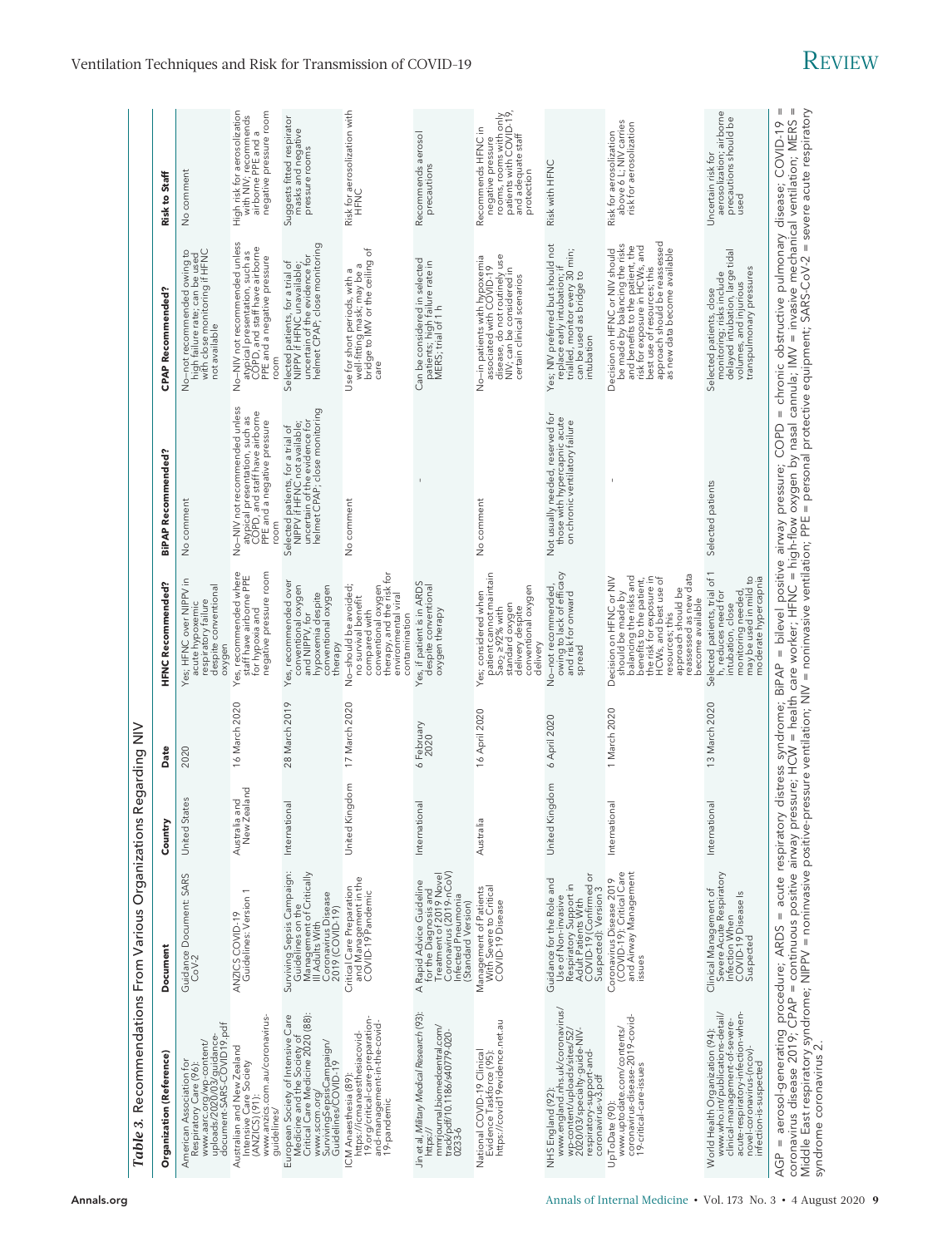Although our data are largely observational (with the exception of 1 small RCT in patients with SARS) and the degree of indirectness still needs to be determined on the basis of new evidence emerging about the similarities of SARS, MERS, and COVID-19, prior systematic reviews could not evaluate the effect of NIV on important outcomes in patients infected with coronaviruses. At a minimum, our review serves as a snapshot of the best available evidence. Clinicians should consider using NIV only when appropriate PPE is available to protect HCWs from the infection.

It is important that researchers performing observational studies adhere to reporting standards, even during pandemics. What is needed to protect HCWs and prepare for the next pandemic are robust, wellreported studies on strategies to improve the outcomes of patients and protect those who care for them. Although pharmacotherapeutics and vaccines are in the limelight, simple process-of-care measures and common support strategies must be systematically documented and analyzed to adequately prepare for the future. Better studies are needed to inform practice guidelines and reduce inconsistency among their recommendations (ongoing studies are listed in Supplement 14, available at Annals.org).

In conclusion, our systematic review examined different streams of evidence, including original human studies evaluating different modalities of NIV, IMV, and HFNC in COVID-19, SARS, and MERS; systematic reviews in other populations; mechanistic and laboratory evidence; and studies of AGPs. We found low-certainty evidence that NIV may have similar effects as IMV but reduce mortality compared with no IMV in patients with COVID-19 (stream 1). Evidence in other populations with acute hypoxic respiratory failure suggests that NIV improves outcomes compared with conventional oxygen therapy and HFNC (stream 2). However, that evidence is indirect and very limited in children. We searched for but did not identify well-done mechanistic and other laboratory studies that allow quantification of virus transmission risk (stream 3). However, evidence in stream 4 suggests an increased risk for transmission of coronaviruses with invasive procedures, such as intubation and NIV, but also that risk for transmission was difficult to quantify exactly. On the basis of this and other reviews, PPE may reduce for some the risk for transmission during AGPs, but it will not abolish it. The poor quality of conduct and reporting of studies on the effects of NIV on important outcomes in COVID-19 is striking.

From McMaster University, Hamilton, Ontario, Canada (H.J.S., K.S., R.B., A.D., A.H., A.B., C.A.C., F.S., G.P.M., J.B., J.S., L.H., M.J., N.S., R.N., R.S., T.L., T.B., T.P., Y.Z., B.R., D.P., M.L., W.A., D.K.C.); American University of Beirut Medical Center, Beirut, Lebanon (J.K., A.E., F.C., L.H., R.E., S.Y., Z.S., I.B.A., E.A.A.); University of Hull, Hull, United Kingdom (A.M.K.); Evidence Prime, Krakow, Poland (A.B., E.B.); German Hospital of Buenos Aires, Buenos Aires, Argentina (A.I.); Guangzhou University of Chinese Medicine, Guangzhou, China (C.C.); Vita Salute San Raffaele University, Milan, Italy (G.E.M.); Beijing University of

**10** Annals of Internal Medicine • Vol. 173 No. 3 • 4 August 2020 [Annals.org](http://www.annals.org)

Chinese Medicine, Beijing, China (G.C.); Institute of Acupuncture and Moxibustion, China Academy of Chinese Medical Sciences, Beijing, China (H.Z.); McMaster University, Hamilton, Ontario, Canada, and Pontificia Universidad Católica de Chile, Santiago, Chile (I.N.); London School of Hygiene and Tropical Medicine, London, United Kingdom (M.R.); Liverpool School of Tropical Medicine, Liverpool, United Kingdom (R.T., P.G.); Toronto General Hospital, Toronto, Ontario, Canada (E.F.); University of Essen, Essen, Germany (F.S.); Liverpool University Hospitals NHS Trust, Liverpool, United Kingdom (S.A.); and Jagiellonian University Medical College, Krakow, Poland (W.S.).

**Disclaimer:** This systematic review was commissioned and in part paid for by the World Health Organization. The authors alone are responsible for the views expressed in this article and they do not necessarily represent the decisions, policy, or views of the World Health Organization.

**Acknowledgment:** The authors thank Dr. Susan Norris, Science Division, WHO, for input on the protocol and sharing of information; Dr. Xuan Yu and Dr. Yuqing (Madison) Zhang for assistance with Chinese literature support; and Ms. Neera Bhatnagar, information specialist, for peer reviewing the search strategy.

**Financial Support:** By the World Health Organization, which commissioned this review on 3 April 2020.

**Disclosures:** Disclosures can be viewed at [www.acponline.org](http://www.acponline.org/authors/icmje/ConflictOfInterestForms.do?msNum=M20-2306) [/authors/icmje/ConflictOfInterestForms.do?msNum=M20-2306.](http://www.acponline.org/authors/icmje/ConflictOfInterestForms.do?msNum=M20-2306)

**Reproducible Research Statement:** Study protocol: Available from Dr. Schünemann (e-mail, [schuneh@mcmaster.ca\)](mailto:schuneh@mcmaster.ca) and on PROSPERO (CRD42020178187). Statistical code: Not applicable. Data set: Will be made available at [www.nornesk.no](http://www.nornesk.no/forskningskart/NIPH_mainMap.html) [/forskningskart/NIPH\\_mainMap.html.](http://www.nornesk.no/forskningskart/NIPH_mainMap.html)

Corresponding Authors: Holger J. Schünemann, MD, PhD, MSc, Michael G. DeGroote Cochrane Canada and McMaster GRADE Centres, McMaster University, HSC-2C, 1280 Main Street West, Hamilton, Ontario L8N 3Z5, Canada (e-mail, [sc](mailto:schuneh@mcmaster.ca)[huneh@mcmaster.ca\)](mailto:schuneh@mcmaster.ca), and Elie A. Akl, MD, MPH, PhD, Clinical Research Institute and AUB GRADE Center, American University of Beirut, P.O. Box 11-0236/CRI (E15), Riad-El-Solh Beirut, 1107 2020 Beirut, Lebanon (e-mail, [ea32@aub.edu.lb\)](mailto:ea32@aub.edu.lb).

**Correction:** This article was corrected on 18 June 2020 to correct a label on the x-axis in Figure 2 and to revise the citation information for reference 32.

Current author addresses and author contributions are available at [Annals.org.](http://www.annals.org)

# **References**

1. Coronavirus cases. Worldometer. Accessed at [www.worldometers](http://www.worldometers.info/coronavirus/) [.info/coronavirus/](http://www.worldometers.info/coronavirus/) on 18 May 2020.

2. Tran K, Cimon K, Severn M, et al. Aerosol generating procedures and risk of transmission of acute respiratory infections to healthcare workers: a systematic review. PLoS One. 2012;7:e35797. [PMID: 22563403] doi:10.1371/journal.pone.0035797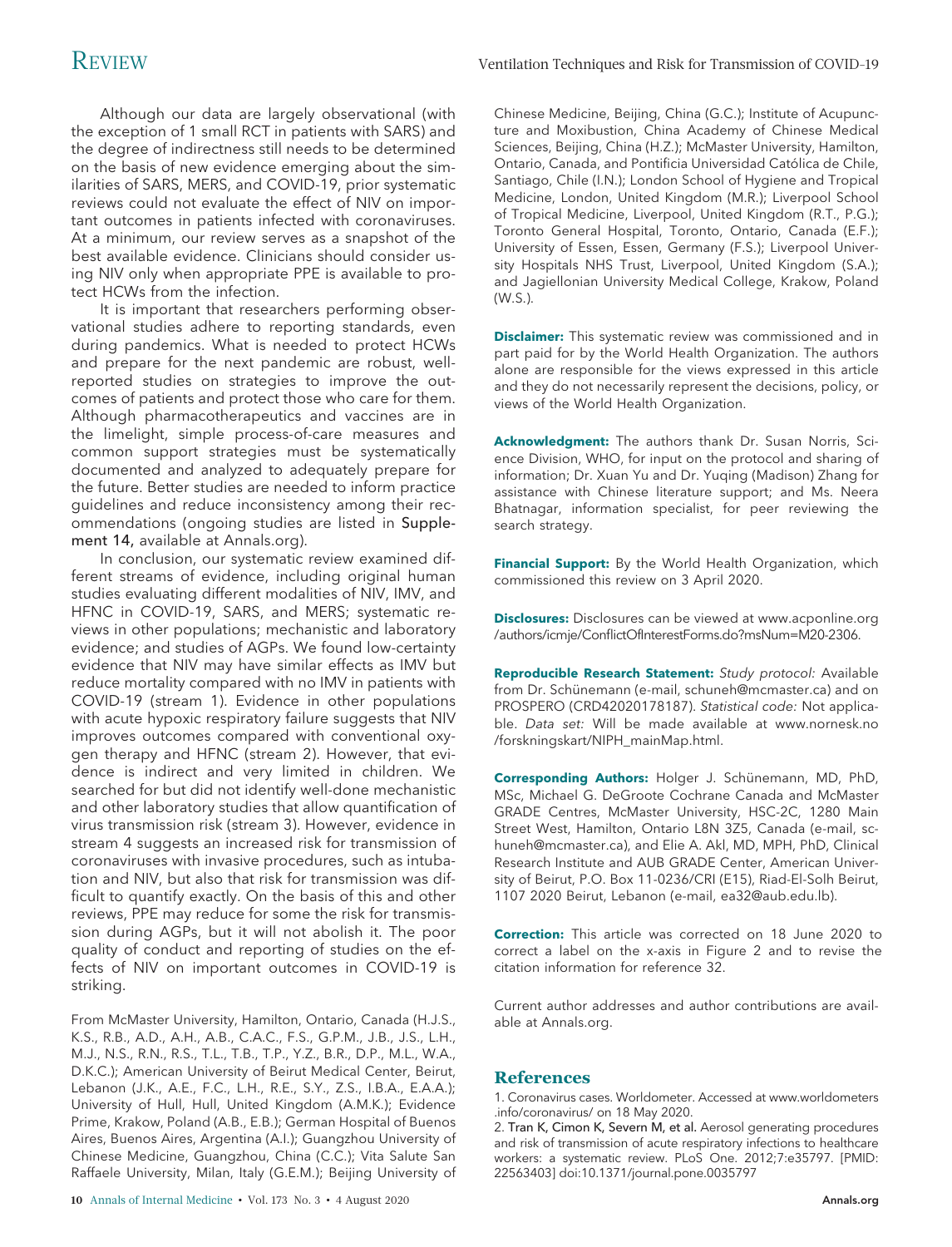3. Gattinoni L, Coppola S, Cressoni M, et al. COVID-19 does not lead to a "typical" acute respiratory distress syndrome [Letter]. Am J Respir Crit Care Med. 2020;201:1299-1300. [PMID: 32228035] doi:10 .1164/rccm.202003-0817LE

4. Gattinoni L, Chiumello D, Rossi S. COVID-19 pneumonia: ARDS or not? [Editorial]. Crit Care. 2020;24:154. [PMID: 32299472] doi:10 .1186/s13054-020-02880-z

5. Schünemann HJ, Moja L. Reviews: rapid! rapid! rapid! . . . and systematic [Editorial]. Syst Rev. 2015;4:4. [PMID: 25589399] doi:10 .1186/2046-4053-4-4

6. Higgins JP, Thomas J, Chandler J, et al, eds. Cochrane Handbook for Systematic Reviews of Interventions. Version 6.0. Wiley-Blackwell; 2019.

7. Guyatt GH, Oxman AD, Vist GE, et al. GRADE: an emerging consensus on rating quality of evidence and strength of recommendations. BMJ. 2008;336:924-6. [PMID: 18436948] doi:10.1136/bmj .39489.470347.AD

8. Atkins D, Best D, Briss PA, et al. Grading quality of evidence and strength of recommendations. BMJ. 2004;328:1490. [PMID: 15205295] doi:10.1136/bmj.328.7454.1490

9. Moher D, Liberati A, Tetzlaff J, et al. Preferred reporting items for systematic reviews and meta-analyses: the PRISMA statement. J Clin Epidemiol. 2009;62:1006-12. [PMID: 19631508] doi:10.1016/j .jclinepi.2009.06.005

10. Moskalewicz A, Oremus M. No clear choice between Newcastle-Ottawa Scale and Appraisal Tool for Cross-Sectional Studies to assess methodological quality in cross-sectional studies of healthrelated quality of life and breast cancer. J Clin Epidemiol. 2020;120: 94-103. [PMID: 31866469] doi:10.1016/j.jclinepi.2019.12.013

11. Wells G, Shea S, O'Connell D, et al. The Newcastle-Ottawa Scale (NOS) for assessing the quality of nonrandomised studies in metaanalyses. Ottawa Hospital. 2009. Accessed at [www.ohri.ca/programs](http://www.ohri.ca/programs/clinical_epidemiology/oxford.asp) [/clinical\\_epidemiology/oxford.asp](http://www.ohri.ca/programs/clinical_epidemiology/oxford.asp) on 11 May 2020.

12. Xu Y, Jiang M, Xiao Z. Retrospective analysis of non-invasive ventilation assisted treatment of severe acute respiratory syndrome and acute respiratory failure. Chinese Journal of Respiratory and Critical Care Medicine. 2010;9:575-9.

13. Shea BJ, Reeves BC, Wells G, et al. AMSTAR 2: a critical appraisal tool for systematic reviews that include randomised or nonrandomised studies of healthcare interventions, or both. BMJ. 2017; 358:j4008. [PMID: 28935701] doi:10.1136/bmj.j4008

14. Murad MH, Mustafa RA, Schünemann HJ, et al. Rating the certainty in evidence in the absence of a single estimate of effect. Evid Based Med. 2017;22:85-87. [PMID: 28320705] doi:10.1136/ebmed-2017-110668

15. Thayer KA, Schünemann HJ. Using GRADE to respond to health questions with different levels of urgency. Environ Int. 2016;92-93: 585-9. [PMID: 27126781] doi:10.1016/j.envint.2016.03.027

16. Guyatt G, Oxman AD, Akl EA, et al. GRADE guidelines: 1. Introduction-GRADE evidence profiles and summary of findings tables. J Clin Epidemiol. 2011;64:383-94. [PMID: 21195583] doi:10 .1016/j.jclinepi.2010.04.026

17. Guyatt GH, Thorlund K, Oxman AD, et al. GRADE guidelines: 13. Preparing summary of findings tables and evidence profilescontinuous outcomes. J Clin Epidemiol. 2013;66:173-83. [PMID: 23116689] doi:10.1016/j.jclinepi.2012.08.001

18. Santesso N, Carrasco-Labra A, Langendam M, et al. Improving GRADE evidence tables part 3: detailed guidance for explanatory footnotes supports creating and understanding GRADE certainty in the evidence judgments. J Clin Epidemiol. 2016;74:28-39. [PMID: 26796947] doi:10.1016/j.jclinepi.2015.12.006

19. Santesso N, Glenton C, Dahm P, et al; GRADE Working Group. GRADE guidelines 26: informative statements to communicate the findings of systematic reviews of interventions. J Clin Epidemiol. 2020;119:126-135. [PMID: 31711912] doi:10.1016/j.jclinepi.2019.10 .014

20. Garner P, Hopewell S, Chandler J, et al; Panel for updating guidance for systematic reviews (PUGs). When and how to update systematic reviews: consensus and checklist. BMJ. 2016;354:i3507. [PMID: 27443385] doi:10.1136/bmj.i3507

21. Alraddadi BM, Qushmaq I, Al-Hameed FM, et al; Saudi Critical Care Trials Group. Noninvasive ventilation in critically ill patients with the Middle East respiratory syndrome. Influenza Other Respir Viruses. 2019;13:382-390. [PMID: 30884185] doi:10.1111/irv.12635

22. Booth CM, Matukas LM, Tomlinson GA, et al. Clinical features and short-term outcomes of 144 patients with SARS in the greater Toronto area. JAMA. 2003;289:2801-9. [PMID: 12734147]

23. Chiang CH, Shih JF, Su WJ, et al. Eight-month prospective study of 14 patients with hospital-acquired severe acute respiratory syndrome. Mayo Clin Proc. 2004;79:1372-9. [PMID: 15544014]

24. Choi WS, Kang CI, Kim Y, et al; Korean Society of Infectious Diseases. Clinical presentation and outcomes of Middle East respiratory syndrome in the Republic of Korea. Infect Chemother. 2016; 48:118-26. [PMID: 27433382] doi:10.3947/ic.2016.48.2.118

25. Duca A, Memaj I, Zanardi F, et al. Severity of respiratory failure and outcome of patients needing a ventilatory support in the emergency department during Italian novel coronavirus SARS-CoV-2 outbreak: preliminary data on the role of helmet CPAP and non-invasive ventilation. Preprints With the Lancet. SSRN. Preprint posted online 9 April 2020. doi:10.2139/ssrn.3566170

26. Fowler RA, Guest CB, Lapinsky SE, et al. Transmission of severe acute respiratory syndrome during intubation and mechanical ventilation. Am J Respir Crit Care Med. 2004;169:1198-202. [PMID: 14990393]

27. Li TS, Gomersall CD, Joynt GM, et al. Long-term outcome of acute respiratory distress syndrome caused by severe acute respiratory syndrome (SARS): an observational study. J Physiol. 2007;580(Pt 1):285-300. doi: 10.1113/jphysiol.2006.125336

28. Liao X, Chen H, Wang B, et al. Critical care for severe COVID-19: a population-based study from a province with low case-fatality rate in China. medRxiv. Preprint posted online 27 March 2020. doi:10 .1101/2020.03.22.20041277

29. Wang K, Zhao W, Li J, et al. The experience of high-flow nasal cannula in hospitalized patients with 2019 novel coronavirusinfected pneumonia in two hospitals of Chongqing, China. Ann Intensive Care. 2020;10:37. [PMID: 32232685] doi:10.1186 /s13613-020-00653-z

30. Wu C, Chen X, Cai Y, et al. Risk factors associated with acute respiratory distress syndrome and death in patients with coronavirus disease 2019 pneumonia in Wuhan, China. JAMA Intern Med. 2020. [PMID: 32167524] doi:10.1001/jamainternmed.2020.0994

31. Yam LY, Chan AY, Cheung TM, et al; Hong Kong Hospital Authority SARS Collaborative Group (HASCOG). Non-invasive versus invasive mechanical ventilation for respiratory failure in severe acute respiratory syndrome. Chin Med J (Engl). 2005;118:1413-21. [PMID: 16157043]

32. Qiangui L, Li F, Bing L, et al. Observation of the effect of early mechanical ventilation in reducing hormone dosage in SARS patients. Chinese Critical Care Medicine. 2004;16.

33. Auld S, Caridi-Scheible M, Blum JM, et al. ICU and ventilator mortality among critically ill adults with COVID-19. medRxiv. Preprint posted online 26 April 2020. doi:10.1101/2020.04.23.20076737

34. Guo J, Jiang R, Liu Z. Clinical analysis of 46 grave patients with severe acute respiratory syndrome. Zhongguo Linchuang Yisheng. 2003;31.

35. He Y, Lu Q, Guo L, et al. Application of standardized respiratory support technology in severe patients with new coronavirus pneumonia. Practical Hospital Clinical Journal. 2020;17:59-61.

36. Hua DD, Zhu D, Gao Q, et al. Clinical application of nasal highflow catheter wet oxygen therapy in the treatment of common type COVID-19. Journal of Practical Medicine. 2020:1-3.

37. Li H, Li M, Huang J, et al. Clinical analysis of 102 severe SARS patients in Shanxi Province. Journal of Shanxi Medical University. 2003;34.

38. Liu H, Shi Y. Analysis of risk factors of death in 12 SARS patients. Critical Care Medicine in China. 2003;15.

39. Liu X, Xu Y, Hu M, et al. Epidemiological characteristics and clinical characteristics of 47 cases of death of new coronavirus pneumonia in Huoshenshan Hospital. People's Liberation Army Medical Journal. 2020.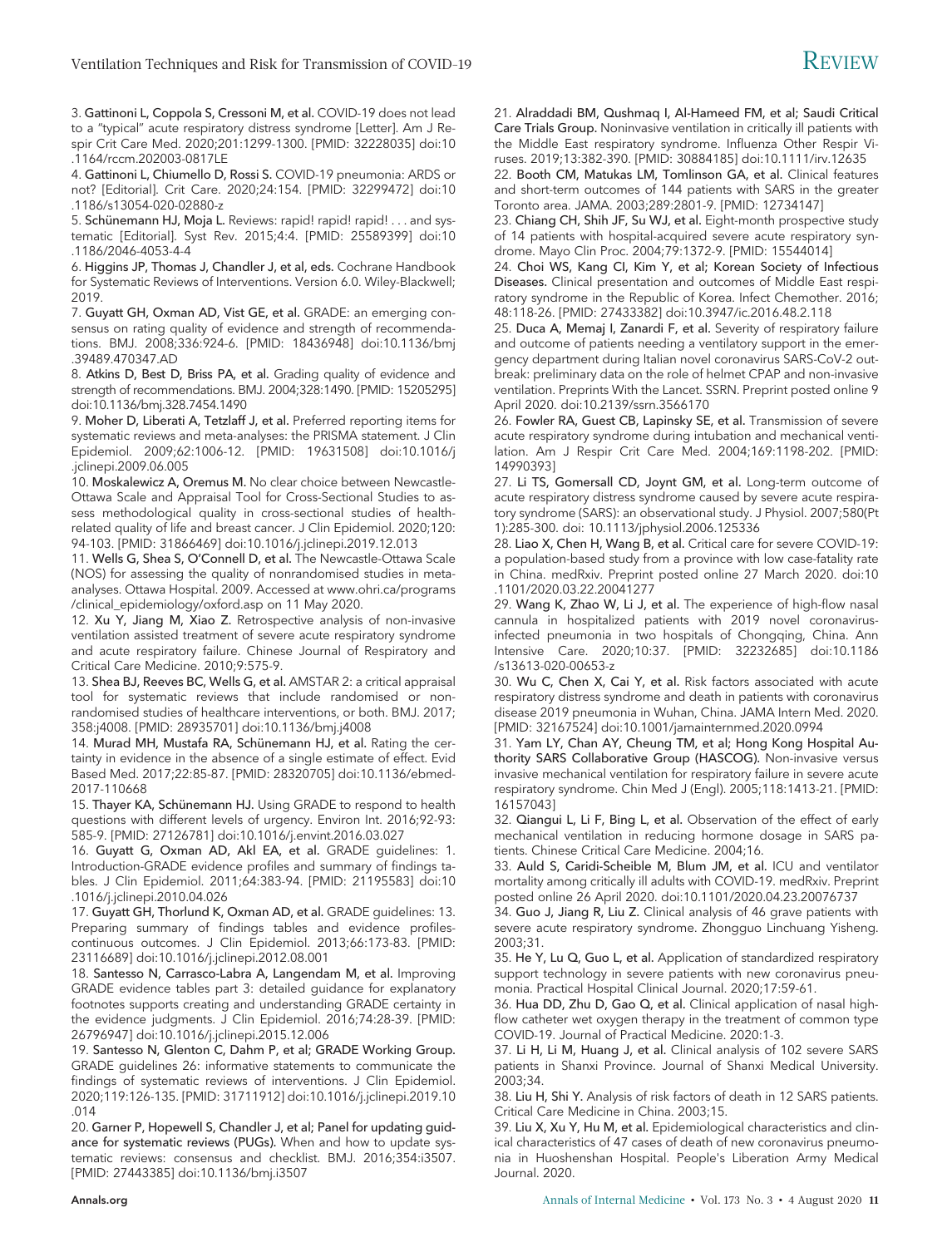40. Liu X, Lu J, Zhang X, et al. Nursing care of 32 patients with severe novel coronavirus pneumonia. Journal of Nurse Training. 2020:1-4. 41. Mo X, Peng P, Peng H, et al. Comparison of nasal high-flow humidified oxygen therapy and traditional oxygen therapy in patients with severe new coronavirus pneumonia. Guangdong Medicine. 2020:1-5.

42. Wang K. 220 cases of mechanical ventilation in the treatment of atypical pneumonia. Journal of Clinical Anesthesiology. 2004;20.

43. Wang K, Zhang Z, Yu M, et al. 15-day mortality and associated risk factors for hospitalized patients with COVID-19 in Wuhan, China: an ambispective observational cohort study [Letter]. Intensive Care Med. 2020. [PMID: 32328724] doi:10.1007/s00134-020-06047-w

44. Yang Z, Peng B, Zhang Y, et al. Analysis of 63 SARS critical cases. Armed Police Medicine. 2003:563-4.

45. Yang L. Analysis of complications of noninvasive positive pressure ventilation in SARS critical patients and discussion of respiratory therapy. Critical Care Medicine in China. 2004;16.

46. Yu L, Huang J, Zhou S. Analysis report on 167 SARS patients admitted to Beijing Youan Hospital [Abstract]. Conference Proceedings, Hangzhou, Zhejiang, China; 2003. Abstract 4.

47. Zheng Z, Chen R, Li Y, et al. The effect and influencing factors of noninvasive ventilation in the treatment of ARDS in SARS. Journal of Guangzhou Medical College. 2004;21-3.

48. Berbenetz N, Wang Y, Brown J, et al. Non-invasive positive pressure ventilation (CPAP or bilevel NPPV) for cardiogenic pulmonary oedema. Cochrane Database Syst Rev. 2019;4:CD005351. [PMID: 30950507] doi:10.1002/14651858.CD005351.pub4

49. Bharadwaj SK, Alonazi A, Banfield L, et al. Bubble versus other continuous positive airway pressure forms: a systematic review and meta-analysis. Arch Dis Child Fetal Neonatal Ed. 2020. [PMID: 31969457] doi:10.1136/archdischild-2019-318165

50. Jat KR, Mathew JL. Continuous positive airway pressure (CPAP) for acute bronchiolitis in children. Cochrane Database Syst Rev. 2019;1:CD010473. [PMID: 30701528] doi:10.1002/ 14651858.CD010473.pub3

51. Ni YN, Luo J, Yu H, et al. The effect of high-flow nasal cannula in reducing the mortality and the rate of endotracheal intubation when used before mechanical ventilation compared with conventional oxygen therapy and noninvasive positive pressure ventilation: a systematic review and meta-analysis. Am J Emerg Med. 2018;36:226- 233. [PMID: 28780231] doi:10.1016/j.ajem.2017.07.083

52. Ni YN, Luo J, Yu H, et al. Can high-flow nasal cannula reduce the rate of endotracheal intubation in adult patients with acute respiratory failure compared with conventional oxygen therapy and noninvasive positive pressure ventilation? A systematic review and metaanalysis. Chest. 2017;151:764-775. [PMID: 28089816] doi:10.1016/j .chest.2017.01.004

53. Xiu-Ping X, Shu-Ling H, Jing-Yuan X, et al. Noninvasive ventilation in acute hypoxemic nonhypercapnic respiratory failure: a systematic review and meta-analysis. Crit Care Med. 2017;45:e727-33. [PMID: 28441237] doi:10.1097/CCM.0000000000002361

54. Zheng X, Qu NN, Wang WP, et al. Meta-analysis of the effects of helmet-assisted non-invasive ventilation in the treatment of acute respiratory failure. Eur Rev Med Pharmacol Sci. 2019;23:4382-4390. [PMID: 31173312] doi:10.26355/eurrev\_201905\_17945

55. Bocchile RL, Cazati DC, Timenetsky KT, et al. The effects of highflow nasal cannula on intubation and re-intubation in critically ill patients: a systematic review, meta-analysis and trial sequential analysis. Cochrane Database Syst Rev. 2019;1:CD011231. (doi):10.1002/ 14651858.CD011231.pub2.

56. Huiying Z, Huixia W, Feng S, et al. High-flow nasal cannula oxygen therapy is superior to conventional oxygen therapy but not to noninvasive mechanical ventilation on intubation rate: a systematic review and meta-analysis. Crit Care. 2017;21:1-12. [PMID: 28701227] doi:10.1186/s13054-017-1760-8

57. Ou X, Hua Y, Liu J, et al. Effect of high-flow nasal cannula oxygen therapy in adults with acute hypoxemic respiratory failure: a metaanalysis of randomized controlled trials. CMAJ. 2017;189:E260- E267. [PMID: 28246239] doi:10.1503/cmaj.160570

58. Rochwerg B, Granton D, Wang DX, et al. High flow nasal cannula compared with conventional oxygen therapy for acute hypoxemic respiratory failure: a systematic review and meta-analysis. Intensive Care Med. 2019;45:563-572. [PMID: 30888444] doi:10.1007/s00134 -019-05590-5

59. Luo J, Duke T, Chisti MJ, et al. Efficacy of high-flow nasal cannula vs standard oxygen therapy or nasal continuous positive airway pressure in children with respiratory distress: a meta-analysis. J Pediatr. 2019;215:199-208.e8. [PMID: 31570155] doi:10.1016/j.jpeds.2019 .07.059

60. Adhikari U, Chabrelie A, Weir M, et al. A case study evaluating the risk of infection from Middle Eastern respiratory syndrome coronavirus (MERS-CoV) in a hospital setting through bioaerosols. Risk Anal. 2019;39:2608-2624. [PMID: 31524301] doi:10.1111/risa .13389

61. Pyankov OV, Bodnev SA, Pyankova OG, et al. Survival of aerosolized coronavirus in the ambient air. J Aerosol Sci. 2018;115:158- 163. [PMID: 32226116] doi:10.1016/j.jaerosci.2017.09.009

62. Wan GH, Tsai YH, Wu YK, et al. A large-volume nebulizer would not be an infectious source for severe acute respiratory syndrome. Infect Control Hosp Epidemiol. 2004;25:1113-5. [PMID: 15636302] 63. Bae S, Kim MC, Kim JY, et al. Effectiveness of surgical and cotton masks in blocking SARS-CoV-2: a controlled comparison in 4 patients. Ann Intern Med. 2020. [PMID: 32251511] doi:10.7326/M20- 1342

64. Fears A, Klimstra W, Duprex P, et al. Comparative dynamic aerosol efficiencies of three emergent coronaviruses and the unusual persistence of SARS-CoV-2 in aerosol suspensions. medRxiv. Preprint posted online 13 April 2020. doi:10.1101/2020.04.13 .20063784

65. Guo ZD, Wang ZY, Zhang SF, et al. Aerosol and surface distribution of severe acute respiratory syndrome coronavirus 2 in hospital wards, Wuhan, China, 2020. Emerg Infect Dis. 2020;26. [PMID: 32275497] doi:10.3201/eid2607.200885

66. Chen WQ, Ling WH, Lu CY, et al. Which preventive measures might protect health care workers from SARS? BMC Public Health. 2009;9:81. [PMID: 19284644] doi:10.1186/1471-2458-9-81

67. Pei LY, Gao ZC, Yang Z, et al. Investigation of the influencing factors on severe acute respiratory syndrome among health care workers. Beijing Da Xue Xue Bao Yi Xue Ban. 2006;38:271-5. [PMID: 16778970]

68. Raboud J, Shigayeva A, McGeer A, et al. Risk factors for SARS transmission from patients requiring intubation: a multicentre investigation in Toronto, Canada. PLoS One. 2010;5:e10717. [PMID: 20502660] doi:10.1371/journal.pone.0010717

69. Liu W, Tang F, Fang LQ, et al. Risk factors for SARS infection among hospital healthcare workers in Beijing: a case control study. Trop Med Int Health. 2009;14:52-9. doi:10.1111/j.1365-3156.2009 .02255.x

70. Cai SJ, Wu LL, Chen DF, et al. [Analysis of bronchoscope-guided tracheal intubation in 12 cases with coronavirus disease 2019 under the personal protective equipment with positive pressure protective hood]. Zhonghua Jie He He Hu Xi Za Zhi. 2020;43:332-334. [PMID: 32133829] doi:10.3760/cma.j.cn112147-20200222-00153

71. Angel L, Kon ZN, Chang SH, et al. Novel percutaneous tracheostomy for critically ill patients with COVID-19. Ann Thorac Surg. 2020. [PMID: 32339508] doi:10.1016/j.athoracsur.2020.04.010

72. Ng K, Poon BH, Kiat Puar TH, et al. COVID-19 and the risk to health care workers: a case report. Ann Intern Med. 2020. [PMID: 32176257] doi:10.7326/L20-0175

73. Buchholz U, Müller MA, Nitsche A, et al. Contact investigation of a case of human novel coronavirus infection treated in a German hospital, October-November 2012. Euro Surveill. 2013;18. [PMID: 23449231]

74. Folgueira MD, Munoz-Ruiperez C, Alonso-Lopez MA, et al. SARS-CoV-2 infection in health care workers in a large public hospital in Madrid, Spain, during March 2020. medRxiv. Preprint posted online 27 April 2020. doi:10.1101/2020.04.07 .20055723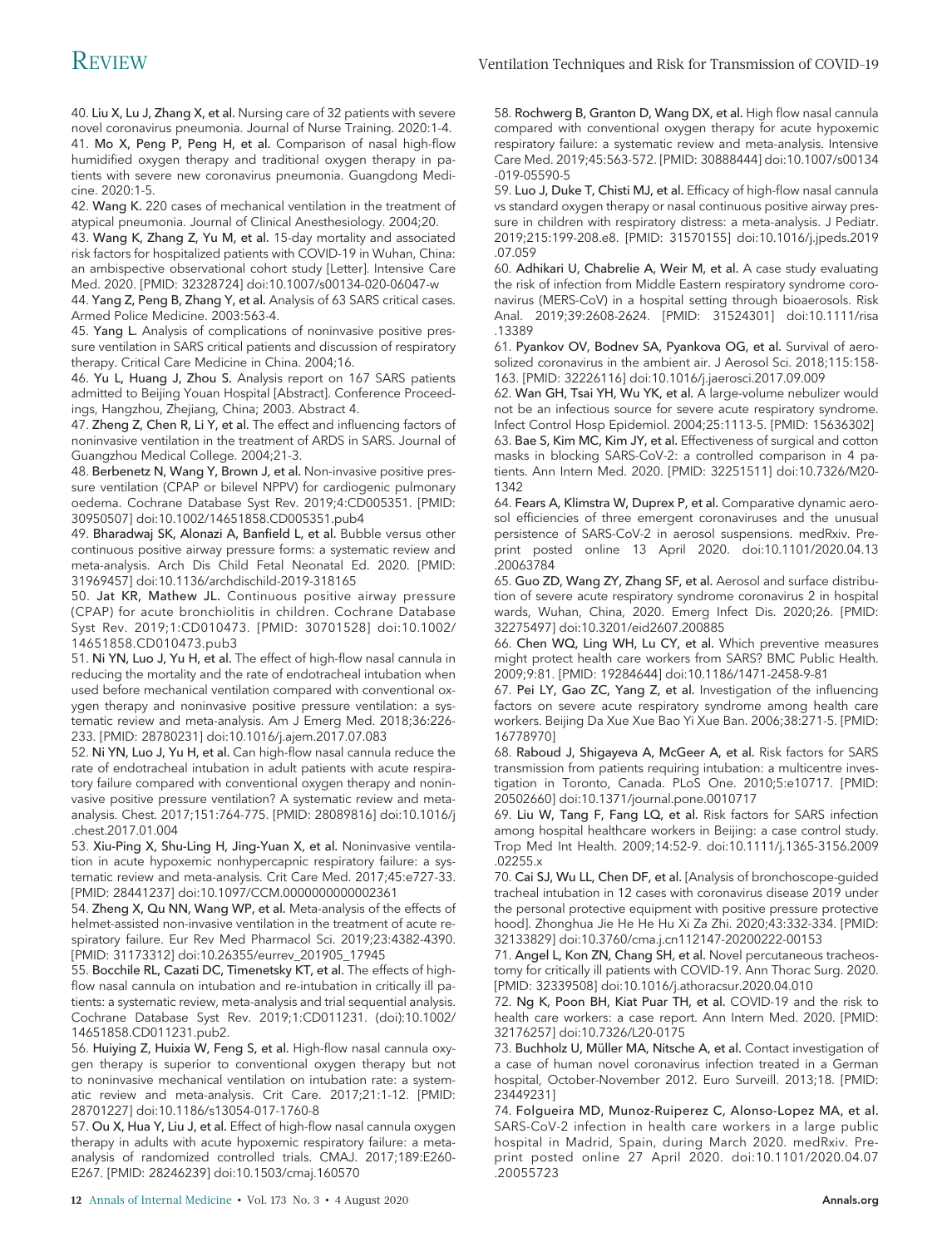75. Heinzerling A, Stuckey MJ, Scheuer T, et al. Transmission of COVID-19 to health care personnel during exposures to a hospitalized patient - Solano County, California, February 2020. MMWR Morb Mortal Wkly Rep. 2020;69:472-476. [PMID: 32298249] doi:10 .15585/mmwr.mm6915e5

76. Zhong Q, Liu YY, Luo Q, et al. Spinal anaesthesia for patients with coronavirus disease 2019 and possible transmission rates in anaesthetists: retrospective, single-centre, observational cohort study. Br J Anaesth. 2020;124:670-675. [PMID: 32234250] doi:10.1016/j.bja .2020.03.007

77. Hall AJ, Tokars JI, Badreddine SA, et al. Health care worker contact with MERS patient, Saudi Arabia. Emerg Infect Dis. 2014;20: 2148-51. [PMID: 25418612] doi:10.3201/eid2012.141211

78. Alraddadi BM, Al-Salmi HS, Jacobs-Slifka K, et al. Risk factors for Middle East respiratory syndrome coronavirus infection among healthcare personnel. Emerg Infect Dis. 2016;22:1915-1920. [PMID: 27767011] doi:10.3201/eid2211.160920

79. Assiri A, McGeer A, Perl TM, et al; KSA MERS-CoV Investigation Team. Hospital outbreak of Middle East respiratory syndrome coronavirus. N Engl J Med. 2013;369:407-16. [PMID: 23782161] doi:10 .1056/NEJMoa1306742

80. Nam HS, Yeon MY, Park JW, et al. Healthcare worker infected with Middle East respiratory syndrome during cardiopulmonary resuscitation in Korea, 2015. Epidemiol Health. 2017;39:e2017052. [PMID: 29129042] doi:10.4178/epih.e2017052

81. Amer H, Alqahtani AS, Alaklobi F, et al. Healthcare worker exposure to Middle East respiratory syndrome coronavirus (MERS-CoV): revision of screening strategies urgently needed. Int J Infect Dis. 2018;71:113-116. [PMID: 29649550] doi:10.1016/j.ijid.2018.04.001

82. Alanazi KH, Killerby ME, Biggs HM, et al. Scope and extent of healthcare-associated Middle East respiratory syndrome coronavirus transmission during two contemporaneous outbreaks in Riyadh, Saudi Arabia, 2017. Infect Control Hosp Epidemiol. 2019;40:79-88. [PMID: 30595141] doi:10.1017/ice.2018.290

83. Hunter JC, Nguyen D, Aden B, et al. Transmission of Middle East respiratory syndrome coronavirus infections in healthcare settings, Abu Dhabi. Emerg Infect Dis. 2016;22:647-56. [PMID: 26981708] doi: 10.3201/eid2204.151615

84. Memish ZA, Zumla AI, Assiri A. Middle East respiratory syndrome coronavirus infections in health care workers [Letter]. N Engl J Med. 2013;369:884-6. [PMID: 23923992] doi:10.1056/NEJMc1308698

85. Patel BK, Wolfe KS, Pohlman AS, et al. Effect of noninvasive ventilation delivered by helmet vs face mask on the rate of endotracheal intubation in patients with acute respiratory distress syndrome: a randomized clinical trial. JAMA. 2016;315:2435-41. [PMID: 27179847] doi:10.1001/jama.2016.6338

86. Chidini G, Piastra M, Marchesi T, et al. Continuous positive airway pressure with helmet versus mask in infants with bronchiolitis: an RCT. Pediatrics. 2015;135:e868-75. [PMID: 25780074] doi:10.1542 /peds.2014-1142

87. Loeb M, McGeer A, Henry B, et al. SARS among critical care nurses, Toronto. Emerg Infect Dis. 2004;10:251-5. [PMID: 15030692] 88. Alhazzani W, Møller MH, Arabi YM, et al. Surviving Sepsis Campaign: guidelines on the management of critically ill adults with coronavirus disease 2019 (COVID-19). Intensive Care Med. 2020;46:854- 887. [PMID: 32222812] doi:10.1007/s00134-020-06022-5

89. ICM Anaesthesia. Critical care preparation and management in the COVID-19 pandemic. 17 March 2020. Accessed at [https://icmanaesthesiacovid-19.org/critical-care-preparation-and](https://icmanaesthesiacovid-19.org/critical-care-preparation-and-management-in-the-covid-19-pandemic) [-management-in-the-covid-19-pandemic](https://icmanaesthesiacovid-19.org/critical-care-preparation-and-management-in-the-covid-19-pandemic) on 20 April 2020.

90. Anesi GL. Coronavirus disease 2019 (COVID-19): critical care and airway management issues. In: Manaker S, Finlay G, Bloom A, eds. UpToDate. 1 March 2020. Accessed at [www](http://www.uptodate.com/contents/coronavirus-disease-2019-covid-19-critical-care-and-airway-management-issues) [.uptodate.com/contents/coronavirus-disease-2019-covid-19-critical](http://www.uptodate.com/contents/coronavirus-disease-2019-covid-19-critical-care-and-airway-management-issues) [-care-and-airway-management-issues](http://www.uptodate.com/contents/coronavirus-disease-2019-covid-19-critical-care-and-airway-management-issues) on 11 May 2020.

91. Australian and New Zealand Intensive Care Society (ANZICS). ANZICS COVID-19 guidelines. Version 1. 16 March 2020. Accessed at [www.anzics.com.au/coronavirus-guidelines/](http://www.anzics.com.au/coronavirus-guidelines/) on 15 April 2020.

92. National Health Service. Guidance for the role and use of noninvasive respiratory support in adult patients with COVID-19 (confirmed or suspected). 2020. Accessed at [www.england.nhs](http://www.england.nhs.uk/coronavirus/wp-content/uploads/sites/52/2020/03/specialty-guide-NIV-respiratory-support-and-coronavirus-v3.pdf) [.uk/coronavirus/wp-content/uploads/sites/52/2020/03/special](http://www.england.nhs.uk/coronavirus/wp-content/uploads/sites/52/2020/03/specialty-guide-NIV-respiratory-support-and-coronavirus-v3.pdf)[ty-guide-NIV-respiratory-support-and-coronavirus-v3.pdf](http://www.england.nhs.uk/coronavirus/wp-content/uploads/sites/52/2020/03/specialty-guide-NIV-respiratory-support-and-coronavirus-v3.pdf) on 15 April 2020.

93. Jin YH, Cai L, Cheng ZS, et al; for the Zhongnan Hospital of Wuhan University Novel Coronavirus Management and Research Team, Evidence-Based Medicine Chapter of China International Exchange and Promotive Association for Medical and Health Care (CPAM). A rapid advice guideline for the diagnosis and treatment of 2019 novel coronavirus (2019-nCoV) infected pneumonia (standard version). Mil Med Res. 2020;7:4. [PMID: 32029004] doi:10 .1186/s40779-020-0233-6

94. World Health Organization. Clinical management of severe acute respiratory infection when COVID-19 disease is suspected. 13 March 2020. Accessed at [www.who.int/publications-detail/clinical](http://www.who.int/publications-detail/clinical-management-of-severe-acute-respiratory-infection-when-novel-coronavirus-(ncov)-infection-is-suspected) [-management-of-severe-acute-respiratory-infection-when-novel](http://www.who.int/publications-detail/clinical-management-of-severe-acute-respiratory-infection-when-novel-coronavirus-(ncov)-infection-is-suspected) [-coronavirus-\(ncov\)-infection-is-suspected](http://www.who.int/publications-detail/clinical-management-of-severe-acute-respiratory-infection-when-novel-coronavirus-(ncov)-infection-is-suspected) on 18 May 2020.

95. taskforce NCCe. Management of patients with severe to critical COVID-19 disease. 2020. Accessed at [https://covid19evidence.net](https://covid19evidence.net.au/wp-content/uploads/2020/04/NATIONAL-COVID-19_TASKFORCE_FLOW-CHART_2_SEVERE-CRITICAL_v2.0_16.4.2020.pdf) [.au/wp-content/uploads/2020/04/NATIONAL-COVID-19\\_TASK](https://covid19evidence.net.au/wp-content/uploads/2020/04/NATIONAL-COVID-19_TASKFORCE_FLOW-CHART_2_SEVERE-CRITICAL_v2.0_16.4.2020.pdf) [FORCE\\_FLOW-CHART\\_2\\_SEVERE-CRITICAL\\_v2.0\\_16.4.2020.pdf](https://covid19evidence.net.au/wp-content/uploads/2020/04/NATIONAL-COVID-19_TASKFORCE_FLOW-CHART_2_SEVERE-CRITICAL_v2.0_16.4.2020.pdf) on 15 April 2020.

96. American Association for Respiratory Care. Accessed at [www](http://www.aarc.org/wp-content/uploads/2020/03/guidance-document-SARS-COVID19.pdf) [.aarc.org/wp-content/uploads/2020/03/guidance-document-SARS](http://www.aarc.org/wp-content/uploads/2020/03/guidance-document-SARS-COVID19.pdf) [-COVID19.pdf](http://www.aarc.org/wp-content/uploads/2020/03/guidance-document-SARS-COVID19.pdf) on 15 April 2020.

97. Teleman MD, Boudville IC, Heng BH, et al. Factors associated with transmission of severe acute respiratory syndrome among health-care workers in Singapore. Epidemiol Infect. 2004;132:797- 803. [PMID: 15473141]

98. Scales DC, Green K, Chan AK, et al. Illness in intensive care staff after brief exposure to severe acute respiratory syndrome. Emerg Infect Dis. 2003;9:1205-10. [PMID: 14609453]